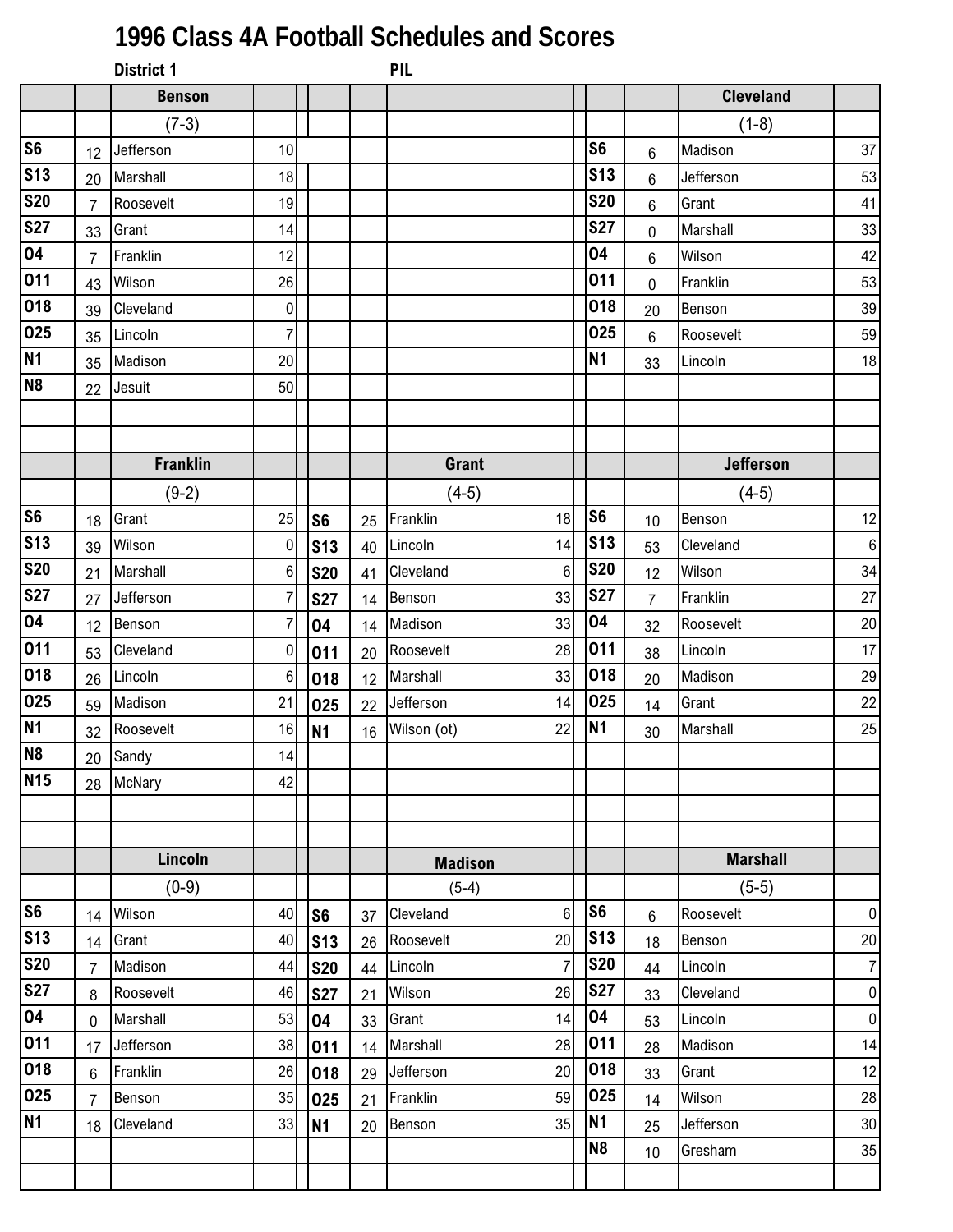|                |                | <b>Roosevelt</b>    |                |                 |    |                     |                |                |                | Wilson               |                  |
|----------------|----------------|---------------------|----------------|-----------------|----|---------------------|----------------|----------------|----------------|----------------------|------------------|
|                |                | $(4-5)$             |                |                 |    |                     |                |                |                | $(7-3)$              |                  |
| S <sub>6</sub> | 0              | Marshall            | $6\phantom{.}$ |                 |    |                     |                | S <sub>6</sub> | 40             | Lincoln              | 14               |
| <b>S13</b>     | 20             | Madison             | 26             |                 |    |                     |                | <b>S13</b>     | $\overline{0}$ | Franklin             | 39               |
| <b>S20</b>     | 19             | Benson              | $\overline{7}$ |                 |    |                     |                | <b>S20</b>     | 34             | Jefferson            | 12               |
| <b>S27</b>     | 46             | Lincoln             | 8              |                 |    |                     |                | <b>S27</b>     | 26             | Madison              | 21               |
| 04             | 20             | Jefferson           | 32             |                 |    |                     |                | 04             | 42             | Cleveland            | $\,6\,$          |
| 011            | 28             | Grant               | 20             |                 |    |                     |                | 011            | 26             | Benson               | 43               |
| 018            | 30             | Wilson (2 ot)       | 36             |                 |    |                     |                | 018            | 36             | Roosevelt (2 ot)     | 30               |
| 025            | 59             | Cleveland           | $\,6$          |                 |    |                     |                | 025            | 28             | Marshall             | 14               |
| <b>N1</b>      | 16             | Franklin            | 32             |                 |    |                     |                | <b>N1</b>      | 22             | Grant (ot)           | $16\,$           |
|                |                |                     |                |                 |    |                     |                | N <sub>8</sub> | 20             | Beaverton            | 35               |
|                |                |                     |                |                 |    |                     |                |                |                |                      |                  |
|                |                | <b>District 2</b>   |                |                 |    | <b>Metro</b>        |                |                |                |                      |                  |
|                |                | <b>Aloha</b>        |                |                 |    | <b>Beaverton</b>    |                |                |                | <b>Glencoe</b>       |                  |
|                |                | $(1-8)$             |                |                 |    | $(10-2)$            |                |                |                | $(4-5)$              |                  |
| S <sub>6</sub> | 33             | Parkrose            | $\mathbf 0$    | S <sub>6</sub>  | 14 | Oregon City         | 28             | S <sub>6</sub> | 21             | <b>West Linn</b>     | 42               |
| <b>S13</b>     | $\overline{7}$ | McMinnville         | 47             | S <sub>13</sub> | 47 | Lakeridge           | 22             | <b>S13</b>     | 28             | Oregon City          | 31               |
| <b>S20</b>     | 13             | Westview            | 42             | <b>S20</b>      | 35 | Sunset              | $6\phantom{1}$ | <b>S20</b>     | 15             | Jesuit               | 33               |
| <b>S27</b>     | 14             | Beaverton           | 65             | <b>S27</b>      | 65 | Aloha               | 14             | <b>S27</b>     | 27             | Hillsboro            | 18               |
| 04             | 21             | Tigard              | 42             | 04              | 28 | Hillsboro           | $\mathbf 0$    | 04             | 28             | Sunset               | $\,6\,$          |
| 011            | 19             | Glencoe             | 42             | 011             | 41 | Jesuit              | 30             | 011            | 42             | Aloha                | 19               |
| 018            | 6              | Jesuit              | 60             | 018             | 33 | Glencoe             | 28             | 018            | 28             | Beaverton            | 33               |
| 025            | $\overline{7}$ | Hillsboro           | 41             | 025             | 29 | Tigard              | $6\phantom{1}$ | 025            | 20             | Westview             | 28               |
| <b>N1</b>      | 14             | Sunset              | 29             | N <sub>1</sub>  | 33 | Westview            | 13             | <b>N1</b>      | 20             | Tigard (ot)          | 13               |
|                |                |                     |                | N <sub>8</sub>  | 35 | Wilson              | 20             |                |                |                      |                  |
|                |                |                     |                | <b>N15</b>      |    | 27 Central Catholic | 14             |                |                |                      |                  |
|                |                |                     |                | <b>N22</b>      | 20 | Oregon City         | 35             |                |                |                      |                  |
|                |                |                     |                |                 |    |                     |                |                |                |                      |                  |
|                |                | <b>Hillsboro</b>    |                |                 |    |                     |                |                |                | <b>Jesuit</b>        |                  |
|                |                | $(4-5)$             |                |                 |    |                     |                |                |                | $(9-4)$              |                  |
| S <sub>6</sub> | 21             | <b>Forest Grove</b> | 6              |                 |    |                     |                | S <sub>6</sub> | 10             | Lakeridge            | 16               |
| <b>S13</b>     | 23             | Newberg             | 21             |                 |    |                     |                | <b>S13</b>     | 35             | Silverton            | 21               |
| <b>S20</b>     | $\pmb{0}$      | Tigard              | 21             |                 |    |                     |                | <b>S20</b>     | 33             | Glencoe              | 15               |
| <b>S27</b>     | 18             | Glencoe             | 27             |                 |    |                     |                | <b>S27</b>     | 23             | Tigard               | 14               |
| 04             | $\pmb{0}$      | Beaverton           | 28             |                 |    |                     |                | 04             | 44             | Westview             | 49               |
| 011            | 20             | Westview            | 61             |                 |    |                     |                | 011            | 30             | Beaverton            | 41               |
| 018            | $\mathbf 0$    | Sunset              | 28             |                 |    |                     |                | 018            | 60             | Aloha                | $\boldsymbol{6}$ |
| 025            | 41             | Aloha               | $\overline{7}$ |                 |    |                     |                | 025            | 40             | Sunset               | 19               |
| <b>N1</b>      | 20             | Jesuit              | 56             |                 |    |                     |                | <b>N1</b>      | 56             | Hillsboro            | $20\,$           |
|                |                |                     |                |                 |    |                     |                | N <sub>8</sub> | 50             | Benson               | 22               |
|                |                |                     |                |                 |    |                     |                | <b>N15</b>     | 26             | <b>Mountain View</b> | 21               |
|                |                |                     |                |                 |    |                     |                | <b>N22</b>     | 34             | Marshfield           | 14               |
|                |                |                     |                |                 |    |                     |                | <b>N29</b>     | $\overline{7}$ | Roseburg             | 35               |
|                |                |                     |                |                 |    |                     |                |                |                |                      |                  |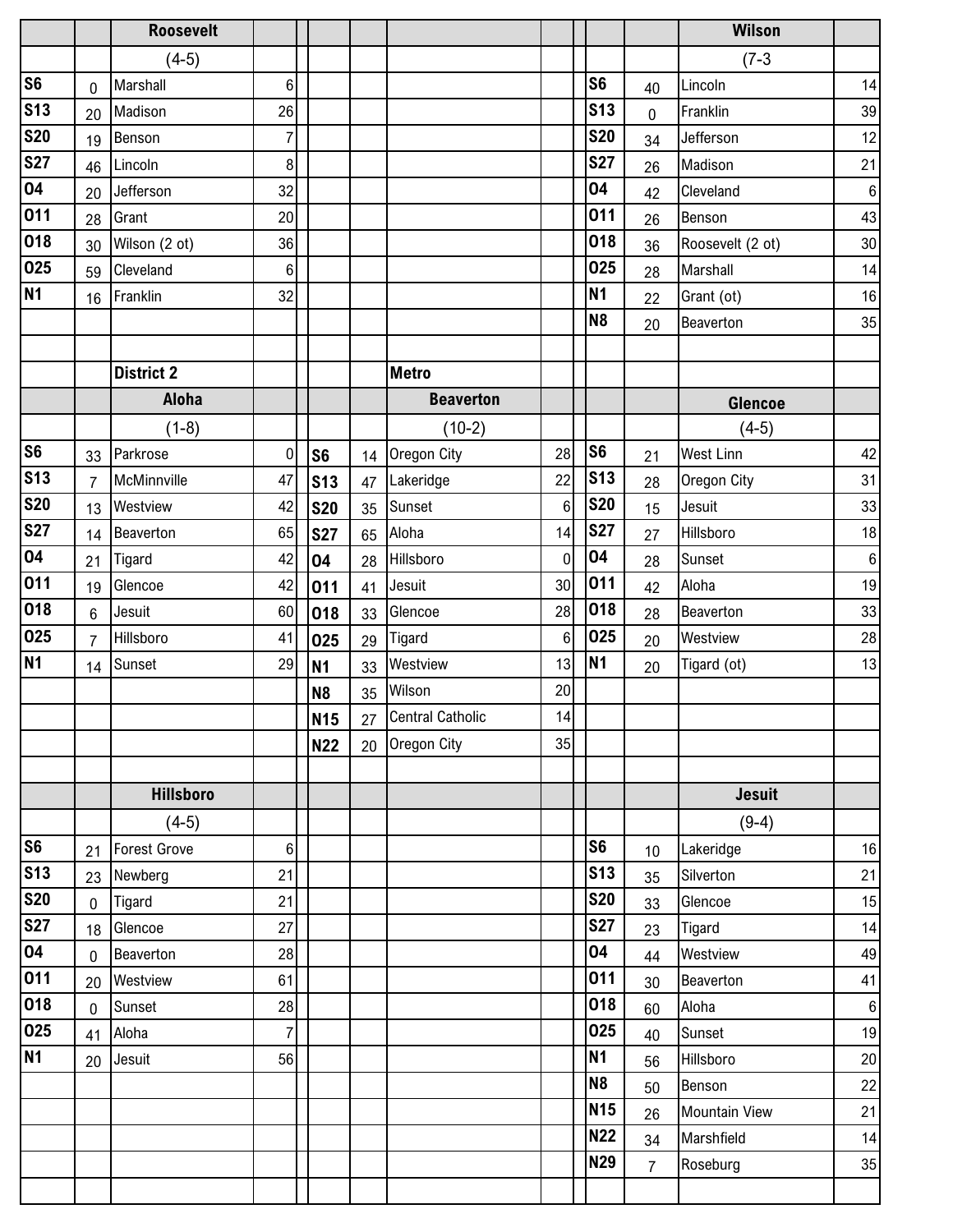|                |                | <b>Sunset</b>            |             |                 |                | <b>Tigard</b>            |                 |                |    | <b>Westview</b>          |                  |
|----------------|----------------|--------------------------|-------------|-----------------|----------------|--------------------------|-----------------|----------------|----|--------------------------|------------------|
|                |                | $(3-6)$                  |             |                 |                | $(5-4)$                  |                 |                |    | $(8-3)$                  |                  |
| S6             | 28             | Milwaukie                | 19          | S <sub>6</sub>  | 21             | Lake Oswego (ot)         | 14              | S <sub>6</sub> | 40 | <b>Dallas</b>            | 44               |
| <b>S13</b>     | 34             | Putnam                   | 8           | <b>S13</b>      | 14             | Tualatin                 | 28              | <b>S13</b>     | 15 | <b>West Linn</b>         | 12               |
| <b>S20</b>     | $6\phantom{1}$ | Beaverton                | 35          | <b>S20</b>      | 21             | Hillsboro                | $\mathbf 0$     | <b>S20</b>     | 42 | Aloha                    | 13               |
| <b>S27</b>     | 14             | Westview                 | 49          | <b>S27</b>      | 14             | Jesuit                   | 23              | <b>S27</b>     | 49 | Sunset                   | 14               |
| 04             | 6              | Glencoe                  | 42          | 04              | 42             | Aloha                    | 21              | 04             | 49 | Jesuit                   | 44               |
| 011            | 31             | Tigard                   | 49          | 011             | 49             | Sunset                   | 31              | 011            | 61 | Hillsboro                | 20               |
| 018            | 28             | Hillsboro                | $\mathbf 0$ | 018             | 0              | Westview                 | 27              | 018            | 27 | Tigard                   | $\mathbf 0$      |
| 025            | 19             | Jesuit                   | 40          | 025             | $6\phantom{1}$ | Beaverton                | 29              | 025            | 28 | Glencoe                  | 20               |
| N <sub>1</sub> | 29             | Aloha                    | 14          | N <sub>1</sub>  | 13             | Glencoe (ot)             | 20              | N <sub>1</sub> | 13 | Beaverton                | 33               |
|                |                |                          |             |                 |                |                          |                 | <b>N8</b>      | 43 | South Albany (ot)        | 37               |
|                |                |                          |             |                 |                |                          |                 | <b>N15</b>     | 15 | Roseburg                 | 37               |
|                |                |                          |             |                 |                |                          |                 |                |    |                          |                  |
|                |                |                          |             |                 |                |                          |                 |                |    |                          |                  |
|                |                | <b>District 3</b>        |             |                 |                | Mt. Hood                 |                 |                |    |                          |                  |
|                |                | <b>Barlow</b>            |             |                 |                | <b>Centennial</b>        |                 |                |    | <b>Central Catholic</b>  |                  |
|                |                | $(6-4)$                  |             |                 |                | $(5-4)$                  |                 |                |    | $(9-2)$                  |                  |
| S <sub>6</sub> | 26             | David Douglas (ot)       | 27          | S6              | 33             | Putnam                   | 14              | S <sub>6</sub> | 49 | <b>Hood River Valley</b> | $\,6\,$          |
| <b>S13</b>     | 20             | <b>Central Catholic</b>  | 21          | S <sub>13</sub> | 9              | Gresham                  | 23              | <b>S13</b>     | 21 | <b>Barlow</b>            | 20               |
| <b>S20</b>     | 46             | Centennial               | 21          | <b>S20</b>      | 41             | Parkrose                 | 20              | <b>S20</b>     | 34 | David Douglas            | 27               |
| <b>S27</b>     | 54             | Reynolds                 | 28          | <b>S27</b>      | 21             | <b>Barlow</b>            | 46              | <b>S27</b>     | 40 | Canby                    | 28               |
| 04             | 29             | Gresham                  | 28          | 04              | 37             | Sandy                    | 42              | 04             | 35 | Centennial               | 14               |
| 011            | 62             | Parkrose                 | 21          | 011             | 14             | <b>Central Catholic</b>  | 35              | 011            | 50 | Reynolds                 | 21               |
| 018            | 36             | Clackamas                | 13          | 018             | 45             | <b>Hood River Valley</b> | 12              | 018            | 20 | Gresham (ot)             | 27               |
| 025            | $\overline{7}$ | Sandy                    | 14          | 025             | 13             | Reynolds                 | $6\phantom{1}$  | 025            | 35 | Parkrose                 | $\boldsymbol{0}$ |
| <b>N1</b>      | 43             | <b>Hood River Valley</b> | 14          | N <sub>1</sub>  |                | 15 David Douglas         | 6               | N <sub>1</sub> | 21 | Sandy                    | $20\,$           |
| N <sub>8</sub> | 27             | <b>Mountain View</b>     | 31          |                 |                |                          |                 | N <sub>8</sub> | 57 | Bend                     | 30               |
|                |                |                          |             |                 |                |                          |                 | <b>N15</b>     | 14 | Beaverton                | 27               |
|                |                |                          |             |                 |                |                          |                 |                |    |                          |                  |
|                |                | <b>David Douglas</b>     |             |                 |                | Gresham                  |                 |                |    | <b>Hood River Valley</b> |                  |
|                |                | $(4-5)$                  |             |                 |                | $(10-2)$                 |                 |                |    | $(1-8)$                  |                  |
| S <sub>6</sub> | 14             | Lake Oswego              | 28          | S <sub>6</sub>  | 23             | Centennial               | 9               | S <sub>6</sub> | 6  | <b>Central Catholic</b>  | 49               |
| <b>S13</b>     | 27             | Barlow (ot)              | 26          | S <sub>13</sub> | 35             | Reynolds                 | $6\phantom{1}6$ | <b>S13</b>     | 20 | <b>Dallas</b>            | 59               |
| <b>S20</b>     | 15             | Sandy                    | 14          | <b>S20</b>      | 33             | Tualatin                 | 13              | <b>S20</b>     | 16 | Reynolds                 | 38               |
| <b>S27</b>     | 27             | <b>Central Catholic</b>  | 34          | <b>S27</b>      | 48             | Parkrose                 | $\mathbf 0$     | <b>S27</b>     | 13 | David Douglas            | 28               |
| 04             | 28             | <b>Hood River Valley</b> | 13          | 04              | 28             | <b>Barlow</b>            | 29              | 04             | 27 | Parkrose                 | 20               |
| 011            | $\overline{7}$ | Reynolds                 | 27          | 011             | 43             | Sandy                    | 28              | 011            | 12 | Centennial               | 45               |
| 018            | 36             | Parkrose                 | 6           | 018             | 27             | Central Catholic (ot)    | 28              | 018            | 20 | Sandy                    | 35               |
| 025            | 6              | Centennial               | 15          | 025             | 48             | <b>Hood River Valley</b> | 6               | 025            | 6  | Gresham                  | 48               |
| <b>N1</b>      | 13             | Gresham                  | 20          | N <sub>1</sub>  | 20             | David Douglas            | 13              | <b>N1</b>      | 14 | <b>Barlow</b>            | 43               |
|                |                |                          |             | N <sub>8</sub>  | 35             | Marshall                 | 10              |                |    |                          |                  |
|                |                |                          |             | <b>N15</b>      | 49             | Canby                    | 14              |                |    |                          |                  |
|                |                |                          |             | <b>N22</b>      | 0              | Roseburg                 | 35              |                |    |                          |                  |
|                |                |                          |             |                 |                |                          |                 |                |    |                          |                  |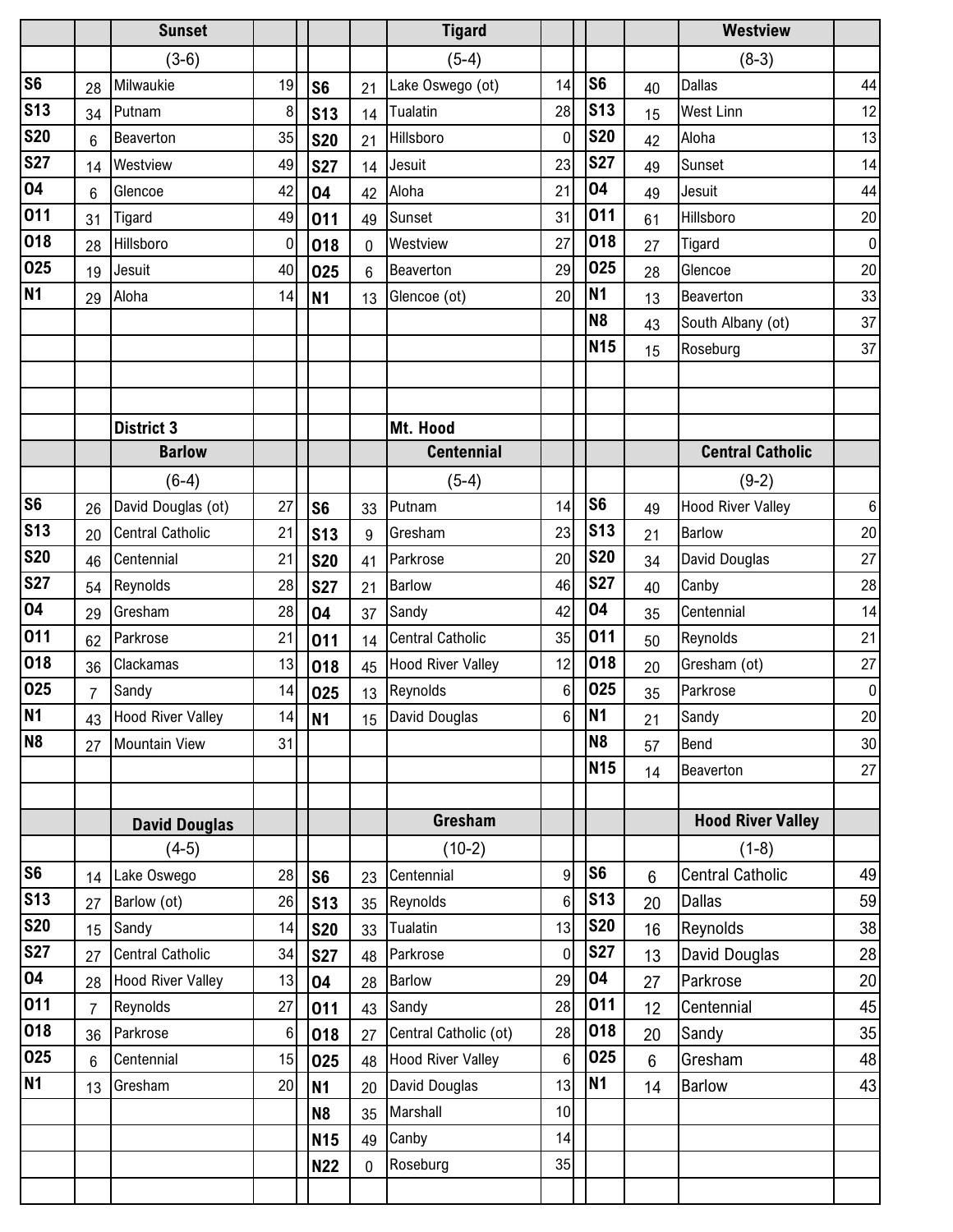|                        |                | <b>Parkrose</b>          |                  |                |                | <b>Reynolds</b>          |                |                       |                | <b>Sandy</b>             |                  |
|------------------------|----------------|--------------------------|------------------|----------------|----------------|--------------------------|----------------|-----------------------|----------------|--------------------------|------------------|
|                        |                | $(0-9)$                  |                  |                |                | $(3-6)$                  |                |                       |                | $(5-5)$                  |                  |
| $\overline{\text{S6}}$ | 0              | Aloha                    | 33               | S <sub>6</sub> | 18             | Sandy                    | 28             | S <sub>6</sub>        | 20             | Newberg                  | 37               |
| <b>S13</b>             | 20             | Centennial               | 21               | <b>S13</b>     | $6\phantom{1}$ | Gresham                  | 35             | <b>S13</b>            | 28             | Reynolds                 | 18               |
| <b>S20</b>             | 0              | Sandy                    | 41               | <b>S20</b>     | 38             | <b>Hood River Valley</b> | 16             | <b>S20</b>            | 14             | David Douglas            | 15               |
| <b>S27</b>             | 0              | Gresham                  | 48               | <b>S27</b>     | 28             | <b>Barlow</b>            | 54             | <b>S27</b>            | 41             | Parkrose                 | $\boldsymbol{0}$ |
| 04                     | 20             | <b>Hood River Valley</b> | 27               | 04             | 27             | David Douglas            | $\overline{7}$ | 04                    | 42             | Centennial               | 37               |
| 011                    | 21             | <b>Barlow</b>            | 62               | 011            | 21             | <b>Central Catholic</b>  | 50             | 011                   | 28             | Gresham                  | 43               |
| 018                    | 6              | David Douglas            | 36               | 018            | $\,6$          | Centennial               | 13             | 018                   | 35             | <b>Hood River Valley</b> | 20               |
| 025                    | 0              | <b>Central Catholic</b>  | 35               | 025            | 8              | <b>Dallas</b>            | 53             | 025                   | 14             | <b>Barlow</b>            | $\overline{7}$   |
| <b>N1</b>              | 27             | Reynolds                 | 48               | <b>N1</b>      | 48             | Parkrose                 | 27             | <b>N1</b>             | 20             | <b>Central Catholic</b>  | 21               |
|                        |                |                          |                  |                |                |                          |                | N <sub>8</sub>        | 14             | Franklin                 | 20               |
|                        |                |                          |                  |                |                |                          |                |                       |                |                          |                  |
|                        |                |                          |                  |                |                |                          |                |                       |                |                          |                  |
|                        |                | <b>District 4</b>        |                  |                |                | <b>Three Rivers</b>      |                |                       |                |                          |                  |
|                        |                | <b>Clackamas</b>         |                  |                |                |                          |                |                       |                | Lake Oswego              |                  |
|                        |                | $(3-6)$                  |                  |                |                |                          |                |                       |                | $(5-5)$                  |                  |
| S <sub>6</sub>         | 6              | Tualatin                 | 27               |                |                |                          |                | S <sub>6</sub>        | 28             | David Douglas            | 14               |
| <b>S13</b>             | 16             | <b>Crook County</b>      | 13               |                |                |                          |                | S <sub>13</sub>       | 14             | Tigard (ot)              | 21               |
| <b>S20</b>             | $\overline{7}$ | Oregon City              | 30               |                |                |                          |                | <b>S20</b>            | $\mathbf 0$    | Canby                    | 43               |
| <b>S27</b>             | 15             | Milwaukie                | 12               |                |                |                          |                | <b>S27</b>            | 22             | <b>West Linn</b>         | 21               |
| 04                     | 9              | Lakeridge                | 43               |                |                |                          |                | 04                    | 25             | Putnam                   | $\,6\,$          |
| 011                    | 0              | West Linn                | 38               |                |                |                          |                | 011                   | 28             | Milwaukie                | $\bf 8$          |
| 018                    | 13             | <b>Barlow</b>            | 36               |                |                |                          |                | 018                   | $\mathbf 0$    | Oregon City              | 15               |
| 025                    | 15             | Lake Oswego              | 30               |                |                |                          |                | 025                   | 30             | Clackamas                | 15               |
| N <sub>1</sub>         | 23             | Putnam                   | 7                |                |                |                          |                | <b>N1</b>             | $\mathbf 0$    | Lakeridge                | 24               |
|                        |                |                          |                  |                |                |                          |                | N <sub>8</sub>        | 16             | Pendleton                | 21               |
|                        |                |                          |                  |                |                |                          |                |                       |                |                          |                  |
|                        |                |                          |                  |                |                |                          |                |                       |                |                          |                  |
|                        |                | Lakeridge                |                  |                |                | <b>Milwaukie</b>         |                |                       |                | <b>Oregon City</b>       |                  |
|                        |                | $(7-3)$                  |                  |                |                | $(3-6)$                  |                |                       |                | $(12-1)$                 |                  |
| S <sub>6</sub>         | 34             | Bend                     | 29               | S <sub>6</sub> | 19             | Sunset                   | 28             | S <sub>6</sub>        | 28             | Beaverton                | 14               |
| <b>S13</b>             | 16             | Jesuit                   | 10               | <b>S13</b>     | 13             | <b>Forest Grove</b>      | 31             | <b>S13</b>            | 31             | Glencoe                  | 28               |
| <b>S20</b>             | 22             | Beaverton                | 47               | <b>S20</b>     | 28             | Lakeridge                | 48             | <b>S20</b>            | 30             | Clackamas                | $\overline{7}$   |
| <b>S27</b>             | 48             | Milwaukie                | 28               | <b>S27</b>     | 12             | Clackamas                | 15             | <b>S27</b>            | 45             | Putnam                   | $\,8\,$          |
| 04                     | 43             | Clackamas                | 9                | 04             | 20             | Oregon City              | 62             | 04                    | 62             | Milwaukie                | $20\,$           |
| 011                    | 54             | Putnam                   | $\boldsymbol{6}$ | 011            | 8              | Lake Oswego              | 28             | 011                   | 15             | Lake Oswego              | $\pmb{0}$        |
| 018                    | 32             | <b>West Linn</b>         | 13               | 018            | 20             | Putnam                   | 12             | 018                   | 35             | Lakeridge                | 27               |
| 025<br><b>N1</b>       | 27             | Oregon City              | 35               | 025            | $6\phantom{a}$ | <b>West Linn</b>         | 0              | 025<br>N <sub>1</sub> | 28             | <b>West Linn</b>         | $\,8\,$          |
| N <sub>8</sub>         | 24             | Lake Oswego              | 0                | N <sub>1</sub> | 31             | Newberg                  | 27             | <b>N8</b>             | 34             | <b>Crescent Valley</b>   | 21               |
| <b>N15</b>             | 28             | Canby                    | 35               | N <sub>8</sub> |                |                          |                | <b>N15</b>            | 34             | Ashland                  | $\overline{7}$   |
| <b>N22</b>             |                |                          |                  | <b>N15</b>     |                |                          |                | <b>N22</b>            | 35             | Beaverton                | 20               |
| <b>N29</b>             |                |                          |                  | <b>N22</b>     |                |                          |                | <b>N29</b>            | 34             | McNary                   | $20\,$           |
|                        |                |                          |                  | <b>N29</b>     |                |                          |                |                       | $\overline{7}$ | Roseburg                 | 16               |
|                        |                |                          |                  |                |                |                          |                |                       |                |                          |                  |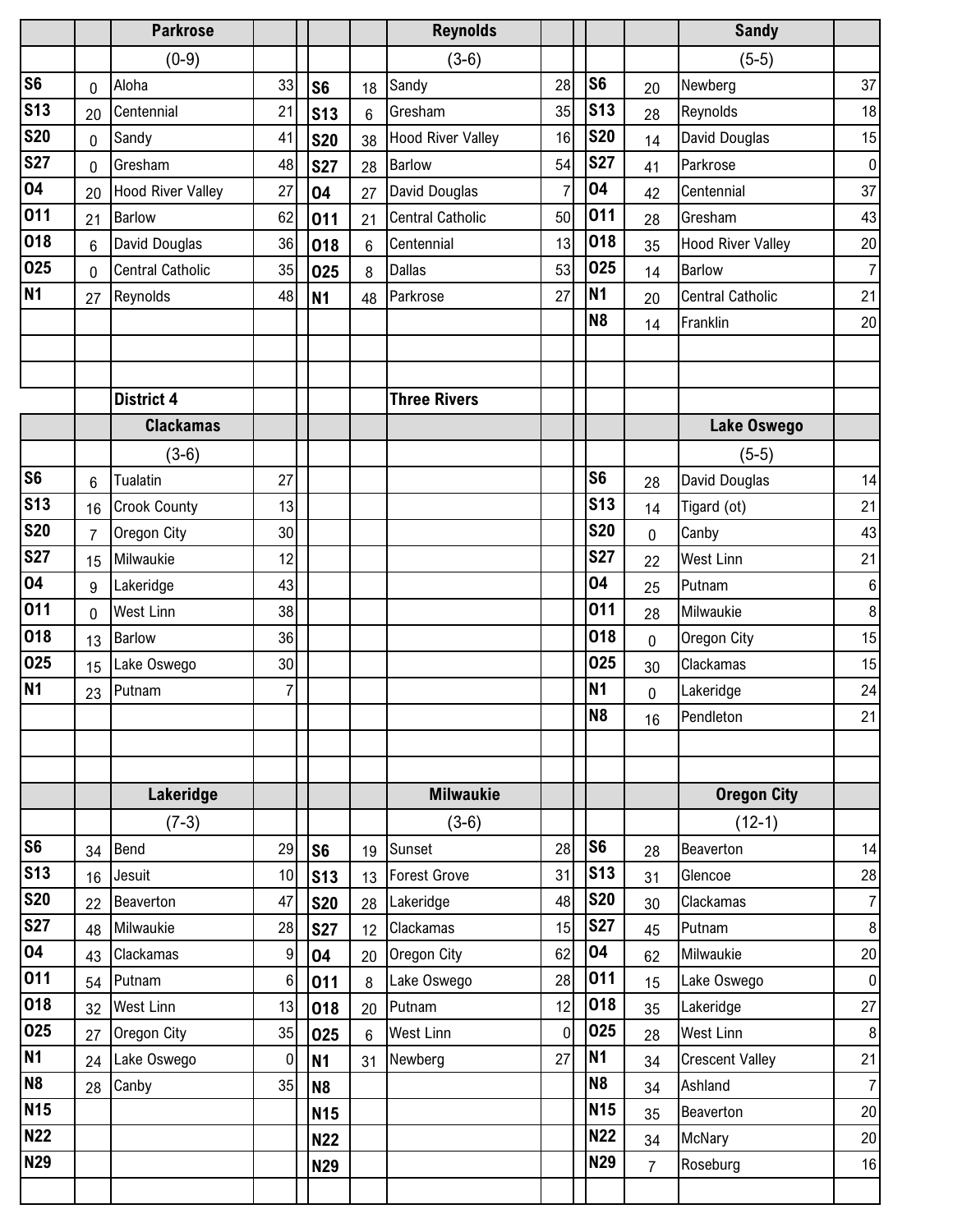|                |                | <b>Putnam</b>        |             |            |             |                              |                |                |                | <b>West Linn</b>      |             |
|----------------|----------------|----------------------|-------------|------------|-------------|------------------------------|----------------|----------------|----------------|-----------------------|-------------|
|                |                | $(2-7)$              |             |            |             |                              |                |                |                | $(4-5)$               |             |
| S <sub>6</sub> | 12             | <b>Dallas</b>        | 78          |            |             |                              |                | S <sub>6</sub> | 42             | Glencoe               | 21          |
| <b>S13</b>     | 27             | Aloha                | 6           |            |             |                              |                | <b>S13</b>     | 12             | Westview              | 15          |
| <b>S20</b>     | 20             | The Dalles           | 16          |            |             |                              |                | <b>S20</b>     | 34             | Putnam                | $\,6\,$     |
| <b>S27</b>     | $\mathbf 0$    | Lake Oswego          | 28          |            |             |                              |                | <b>S27</b>     | 21             | Lake Oswego           | 22          |
| 04             | $\overline{7}$ | West Linn            | 34          |            |             |                              |                | 04             | 24             | Silverton             | 21          |
| 011            | 8              | Oregon City          | 23          |            |             |                              |                | 011            | 38             | Clackamas             | $\mathbf 0$ |
| 018            | 8              | Lakeridge            | 41          |            |             |                              |                | 018            | 13             | Lakeridge             | 32          |
| 025            | 9              | Clackamas            | 19          |            |             |                              |                | 025            | $\overline{0}$ | Milwaukie             | $\,6\,$     |
| <b>N1</b>      | 0              | Milwaukie            | 55          |            |             |                              |                | <b>N1</b>      | 8              | Oregon City           | 28          |
|                |                |                      |             |            |             |                              |                |                |                |                       |             |
|                |                |                      |             |            |             |                              |                |                |                |                       |             |
|                |                |                      |             |            |             | <b>District 5 Midwestern</b> |                |                |                |                       |             |
|                |                | <b>Churchill</b>     |             |            |             |                              |                |                |                | <b>Cottage Grove</b>  |             |
|                |                | $(4-5)$              |             |            |             |                              |                |                |                | $(1-8)$               |             |
| S <sub>6</sub> | 35             | South Eugene         | 16          |            |             |                              |                | S <sub>6</sub> | 1              | Sheldon (Forf., 6-20) | $\pmb{0}$   |
| <b>S13</b>     | 20             | Marshfield           | 40          |            |             |                              |                | <b>S13</b>     | $\overline{7}$ | Springfield           | 48          |
| <b>S20</b>     | 41             | North Eugene         | 28          |            |             |                              |                | <b>S20</b>     | 12             | Thurston              | 41          |
| <b>S27</b>     | 30             | Sheldon              | 0           |            |             |                              |                | <b>S27</b>     | 27             | North Bend            | 41          |
| 04             | 15             | Thurston             | 27          |            |             |                              |                | 04             | $6\phantom{1}$ | Willamette            | 39          |
| 011            | 45             | <b>Cottage Grove</b> | 14          |            |             |                              |                | 011            | 14             | Churchill             | 44          |
| 018            | 21             | Springfield          | 27          |            |             |                              |                | 018            | $\mathbf 0$    | Marshfield            | 51          |
| 025            | $\overline{7}$ | Willamette           | 29          |            |             |                              |                | 025            | $6\phantom{1}$ | North Eugene          | 26          |
| N <sub>1</sub> | 27             | North Bend           | 32          |            |             |                              |                | N <sub>1</sub> | 19             | South Eugene          | 36          |
|                |                |                      |             |            |             |                              |                |                |                |                       |             |
|                |                |                      |             |            |             |                              |                |                |                |                       |             |
|                |                | <b>Marshfield</b>    |             |            |             | <b>North Bend</b>            |                |                |                | <b>North Eugene</b>   |             |
|                |                | $(11-1)$             |             |            |             | $(2-7)$                      |                |                |                | $(2-7)$               |             |
| S <sub>6</sub> | 35             | Thurston             | 26          | <b>S6</b>  | 12          | Springfield                  | 22             | S <sub>6</sub> | 35             | Willamette            | 45          |
| <b>S13</b>     | 40             | Churchill            | 20          | <b>S13</b> | 14          | Thurston                     | 24             | <b>S13</b>     | 8              | South Eugene          | 28          |
| <b>S20</b>     | 56             | North Bend           | $\pmb{0}$   | <b>S20</b> | 0           | Marshfield                   | 56             | <b>S20</b>     | 28             | Churchill             | 41          |
| <b>S27</b>     | 47             | North Eugene         | $\pmb{0}$   | <b>S27</b> | 41          | <b>Cottage Grove</b>         | 27             | <b>S27</b>     | $\mathbf 0$    | Marshfield            | 47          |
| 04             | 28             | Sheldon              | 0           | 04         | $\mathbf 0$ | South Eugene                 | 39             | 04             | 20             | Springfield           | 36          |
| 011            | 40             | Springfield          | 6           | 011        | 16          | North Eugene                 | 35             | 011            | 35             | North Bend            | 16          |
| 018            | 51             | <b>Cottage Grove</b> | $\mathbf 0$ | 018        | 12          | Willamette                   | 39             | 018            | 14             | Sheldon               | 21          |
| 025            | 48             | South Eugene         | 12          | 025        | $\,6$       | Sheldon                      | 26             | 025            | 26             | <b>Cottage Grove</b>  | $\,6\,$     |
| <b>N1</b>      | 21             | Willamette           | 6           | <b>N1</b>  | 32          | Churchill                    | $\overline{7}$ | <b>N1</b>      | $6\phantom{a}$ | Thurston              | 43          |
| N <sub>8</sub> | 21             | <b>Grants Pass</b>   | $\pmb{0}$   |            |             |                              |                |                |                |                       |             |
| <b>N15</b>     | 42             | <b>Dallas</b>        | 6           |            |             |                              |                |                |                |                       |             |
| <b>N22</b>     | 14             | Jesuit               | 34          |            |             |                              |                |                |                |                       |             |
|                |                |                      |             |            |             |                              |                |                |                |                       |             |
|                |                |                      |             |            |             |                              |                |                |                |                       |             |
|                |                |                      |             |            |             |                              |                |                |                |                       |             |
|                |                |                      |             |            |             |                              |                |                |                |                       |             |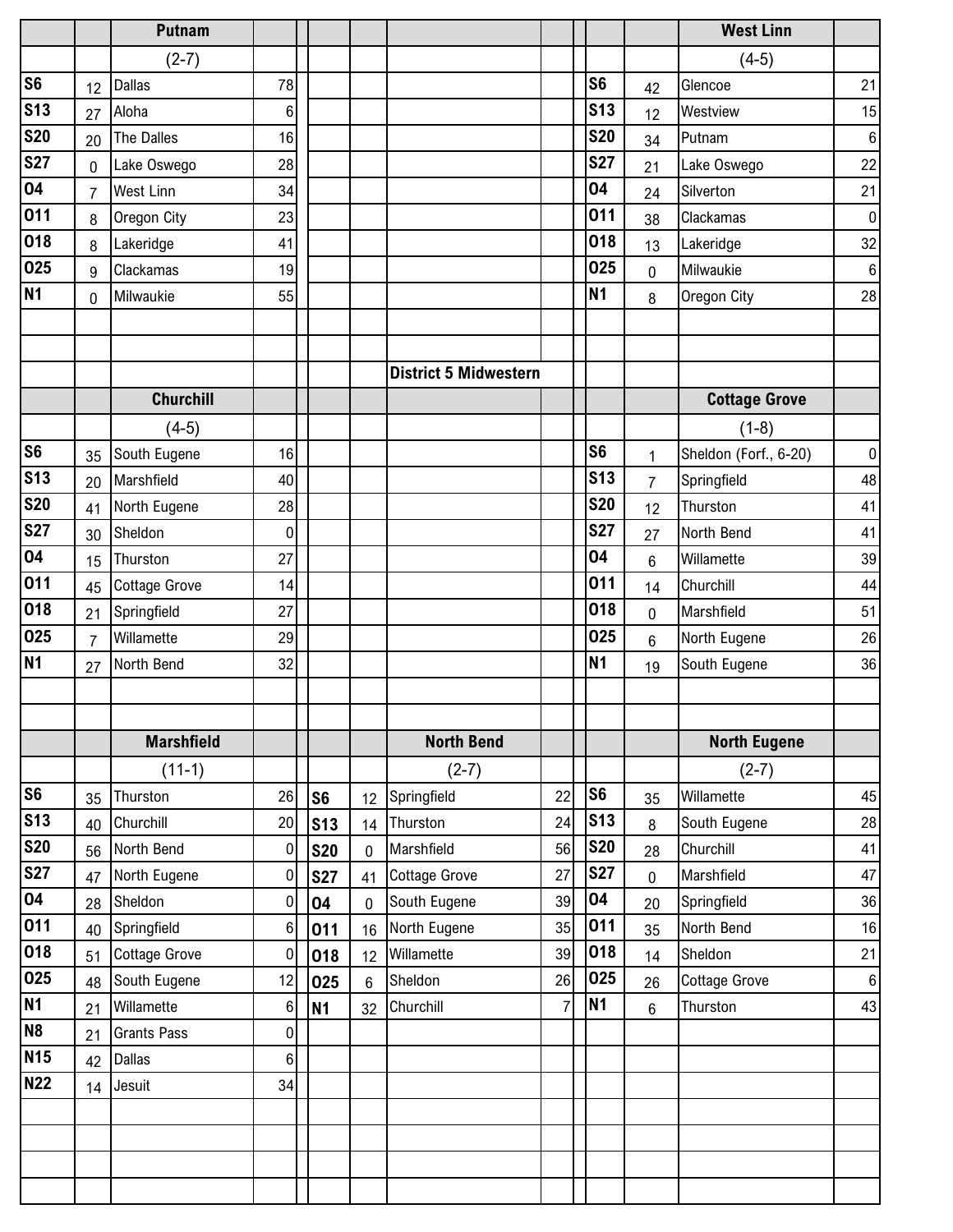|                        |                | <b>Sherldon</b>                     |    |                 |              | <b>South Eugene</b>      |             |                |                 | Springfield          |                           |
|------------------------|----------------|-------------------------------------|----|-----------------|--------------|--------------------------|-------------|----------------|-----------------|----------------------|---------------------------|
|                        |                | $(4-5)$                             |    |                 |              | $(3-6)$                  |             |                |                 | $(5-5)$              |                           |
| $\overline{\text{S6}}$ | 0              | <b>Cottage</b><br>Grove<br>(fofair) | 1  | S <sub>6</sub>  | 16           | Churchill                | 35          | S <sub>6</sub> | 22              | North Bend           | 12                        |
| <b>S13</b>             | 12             | Willamette                          | 28 | <b>S13</b>      | 28           | North Eugene             | 8           | <b>S13</b>     | 48              | <b>Cottage Grove</b> | $\overline{7}$            |
| <b>S20</b>             | 21             | South Eugene                        | 14 | <b>S20</b>      | 14           | Sheldon                  | 21          | <b>S20</b>     | 13              | Willamette           | 34                        |
| <b>S27</b>             | 0              | Churchill                           | 30 | <b>S27</b>      | $\mathbf 0$  | Springfield              | 40          | <b>S27</b>     | 40              | South Eugene         | $\boldsymbol{0}$          |
| 04                     | 0              | Marshfield                          | 28 | 04              | 39           | North Bend               | $\mathbf 0$ | 04             | 37              | North Eugene         | 20                        |
| 011                    | 8              | Thurston                            | 21 | 011             | 30           | Willamette               | 61          | 011            | $6\phantom{.}6$ | Marshfield           | 40                        |
| 018                    | 21             | North Eugene                        | 14 | 018             | 14           | Thurston                 | 22          | 018            | 27              | Churchill            | 21                        |
| 025                    | 26             | North Bend                          | 6  | 025             | 12           | Marshfield               | 48          | 025            | $6\phantom{.}6$ | Thurston             | 22                        |
| <b>N1</b>              | 19             | Springfield                         | 6  | <b>N1</b>       | 36           | <b>Cottage Grove</b>     | 19          | <b>N1</b>      | $6\phantom{.}6$ | Sheldon              | 19                        |
|                        |                | *Sheldon 20-6                       |    |                 |              |                          |             | N <sub>8</sub> | $\mathbf 0$     | Roseburg             | 50                        |
|                        |                |                                     |    |                 |              |                          |             |                |                 |                      |                           |
|                        |                |                                     |    |                 |              |                          |             |                |                 |                      |                           |
|                        |                | <b>Thurston</b>                     |    |                 |              |                          |             |                |                 | <b>Willamette</b>    |                           |
|                        |                | $(7-3)$                             |    |                 |              |                          |             |                |                 | $(8-2)$              |                           |
| <b>S6</b>              | 26             | Marshfield                          | 35 |                 |              |                          |             | S <sub>6</sub> | 45              | North Eugene         | 35                        |
| <b>S13</b>             | 24             | North Bend                          | 14 |                 |              |                          |             | <b>S13</b>     | 28              | Sheldon              | 12                        |
| <b>S20</b>             | 41             | <b>Cottage Grove</b>                | 12 |                 |              |                          |             | <b>S20</b>     | 34              | Springfield          | 13                        |
| <b>S27</b>             | 11             | Willamette                          | 35 |                 |              |                          |             | <b>S27</b>     | 35              | Thurston             | 11                        |
| 04                     | 27             | Churchill                           | 15 |                 |              |                          |             | 04             | 39              | <b>Cottage Grove</b> | $\,6$                     |
| 011                    | 21             | Sheldon                             | 8  |                 |              |                          |             | 011            | 61              | South Eugene         | 30                        |
| 018                    | 22             | South Eugene                        | 14 |                 |              |                          |             | 018            | 39              | North Bend           | 12                        |
| 025                    | 22             | Springfield                         | 6  |                 |              |                          |             | 025            | 29              | Churchill            | $\overline{7}$            |
| <b>N1</b>              | 43             | North Eugene                        | 6  |                 |              |                          |             | <b>N1</b>      | $6\phantom{.}6$ | Marshfield           | 21                        |
| N <sub>8</sub>         | $\overline{7}$ | McNary                              | 17 |                 |              |                          |             | N <sub>8</sub> | 14              | Ashland              | 37                        |
|                        |                |                                     |    |                 |              |                          |             |                |                 |                      |                           |
|                        |                |                                     |    |                 |              |                          |             |                |                 |                      |                           |
|                        |                | <b>District 6 Southern Oregon</b>   |    |                 |              |                          |             |                |                 |                      |                           |
|                        |                | <b>Ashland</b>                      |    |                 |              | <b>Crater</b>            |             |                |                 | <b>Eagle Point</b>   |                           |
|                        |                | $(9-2)$                             |    |                 |              | $(3-6)$                  |             |                |                 | $(8-4)$              |                           |
| S <sub>6</sub>         | 14             | Eagle Point                         | 7  | S <sub>6</sub>  | $\mathbf{1}$ | *Mountain View (forfeit) | $\mathbf 0$ | S <sub>6</sub> | $\overline{7}$  | Ashland              | 14                        |
| <b>S13</b>             | 47             | Klamath Union                       | 28 | S <sub>13</sub> | 10           | Roseburg                 | 54          | <b>S13</b>     | 24              | South Medford        | $\boldsymbol{0}$          |
| <b>S20</b>             | 23             | <b>Grants Pass</b>                  | 20 | <b>S20</b>      | $\mathbf 0$  | North Medford            | 42          | <b>S20</b>     | 49              | Mazama               | 13                        |
| <b>S27</b>             | 42             | Redmond                             | 30 | <b>S27</b>      | 13           | Eagle Point              | 28          | <b>S27</b>     | 28              | Crater               | 13                        |
| 04                     | 49             | mazama                              | 6  | 04              | 40           | Klamath Union            | 14          | 04             | 7               | Roseburg             | 35                        |
| 011                    | 42             | Crater (ot)                         | 41 | 011             | $\pmb{0}$    | <b>Grants Pass</b>       | 42          | 011            | 28              | North Medford        | 35                        |
| 018                    | 12             | Roseburg                            | 42 | 018             | 41           | Ashland (ot)             | 42          | 018            | 55              | <b>Crook County</b>  | 30                        |
| 025                    | 58             | North Medford                       | 43 | 025             | 12           | South Medford (ot)       | 12          | 025            | 51              | Klamath Union        | $\boldsymbol{0}$          |
| N <sub>1</sub>         | 37             | Willamette                          | 14 | N <sub>1</sub>  | 20           | Mazama                   | 16          | <b>N1</b>      | 19              | <b>Grants Pass</b>   | $\ensuremath{\mathsf{3}}$ |
| N <sub>8</sub>         | $\overline{7}$ | Oregon City                         | 34 | N <sub>8</sub>  |              | *Mt. View 41-21          |             | N <sub>8</sub> | 33              | Silverton            | 27                        |
|                        |                |                                     |    |                 |              |                          |             | <b>N15</b>     | 50              | Pendleton            | $\boldsymbol{6}$          |
|                        |                |                                     |    |                 |              |                          |             | <b>N22</b>     | 33              | McNary               | 34                        |
|                        |                |                                     |    |                 |              |                          |             |                |                 |                      |                           |
|                        |                |                                     |    |                 |              |                          |             |                |                 |                      |                           |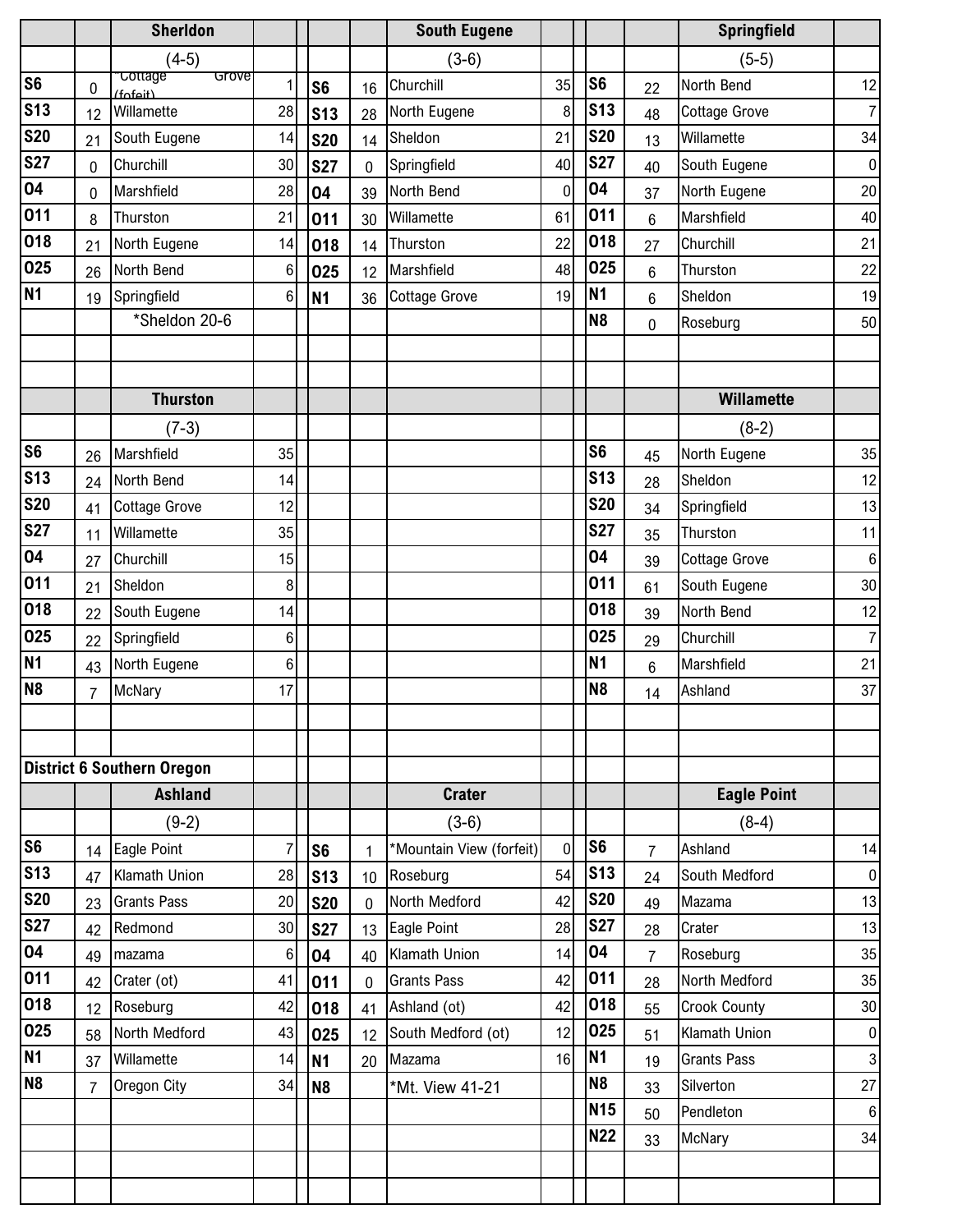|                |                | <b>Grants Pass</b>      |             |                |                | <b>Klamath Union</b>  |                |                 |                | <b>Mazama</b>        |         |
|----------------|----------------|-------------------------|-------------|----------------|----------------|-----------------------|----------------|-----------------|----------------|----------------------|---------|
|                |                | $(6-4)$                 |             |                |                | $(1-8)$               |                |                 |                | $(0-9)$              |         |
| S <sub>6</sub> | 51             | Klamath Union           | 0           | S <sub>6</sub> | 0              | Henley                | 21             | S <sub>6</sub>  | $\mathbf 0$    | Roseburg             | 49      |
| <b>S13</b>     | 28             | <b>Mountain View</b>    | 6           | <b>S13</b>     | 0              | <b>Grants Pass</b>    | 51             | <b>S13</b>      | 8              | North Medford        | 49      |
| <b>S20</b>     | 20             | Ashland                 | 23          | <b>S20</b>     | 28             | Ashland               | 47             | <b>S20</b>      | 13             | Eagle Point          | 49      |
| <b>S27</b>     | 17             | South Medford           | 14          | <b>S27</b>     | 26             | South Medford         | 49             | <b>S27</b>      | 22             | Klamath Union        | 24      |
| 04             | 48             | Mazama                  | 0           | 04             | 24             | Mazama                | 22             | 04              | $\mathbf 0$    | <b>Grants Pass</b>   | 48      |
| 011            | 42             | Crater                  | $\mathbf 0$ | 011            | 14             | Crater                | 40             | 011             | 6              | Ashland              | 49      |
| 018            | $6\phantom{1}$ | Roseburg                | 20          | 018            | 10             | Roseburg              | 67             | 018             | $6\phantom{1}$ | South Medford        | 56      |
| 025            | 22             | North Medford           | 21          | 025            | $\overline{7}$ | North Medford         | 48             | 025             | $\overline{0}$ | <b>Mountain View</b> | 27      |
| N <sub>1</sub> | 3              | Eagle Point             | 19          | <b>N1</b>      | $\overline{0}$ | Eagle Point           | 51             | <b>N1</b>       | 16             | Crater               | 20      |
| N <sub>8</sub> | $\mathbf 0$    | Marshfield              | 21          |                |                |                       |                |                 |                |                      |         |
|                |                |                         |             |                |                |                       |                |                 |                |                      |         |
|                |                |                         |             |                |                |                       |                |                 |                |                      |         |
|                |                | <b>North Medford</b>    |             |                |                | <b>Roseburg</b>       |                |                 |                | <b>South Medford</b> |         |
|                |                | $(5-4)$                 |             |                |                | $(14-0)$              |                |                 |                | $(5-4)$              |         |
| S <sub>6</sub> | 19             | South Medford           | 22          | S <sub>6</sub> | 49             | Mazama                | $\mathbf 0$    | S <sub>6</sub>  | 27             | Redmond              | 10      |
| <b>S13</b>     | 49             | Mazama                  | 8           | <b>S13</b>     | 54             | Crater                | 10             | <b>S13</b>      | 22             | North Medford        | 19      |
| <b>S20</b>     | 42             | Crater                  | $\mathbf 0$ | <b>S20</b>     | 49             | Hermiston             | $\overline{7}$ | <b>S20</b>      | $\mathbf 0$    | Eagle Point          | 24      |
| <b>S27</b>     | $\mathbf 0$    | Roseburg                | 50          | <b>S27</b>     | 50             | North Medford         | $\mathbf 0$    | <b>S27</b>      | 49             | Klamath Union        | 26      |
| 04             | 34             | Bend                    | 14          | 04             | 35             | Eagle Point           | $\overline{7}$ | 04              | 14             | <b>Grants Pass</b>   | 17      |
| 011            | 35             | Eagle Point             | 28          | 011            | 67             | Klamath Union         | 10             | 011             | 21             | Ashland              | 42      |
| 018            | 48             | Klamath Union           | 7           | 018            | 20             | <b>Grants Pass</b>    | 6              | 018             | 56             | Mazama               | $\,6\,$ |
| 025            | 21             | <b>Grants Pass</b>      | 22          | 025            | 42             | Ashland               | 12             | 025             | 18             | Crater (ot)          | 12      |
| N <sub>1</sub> | 43             | Ashland                 | 58          | N <sub>1</sub> | 42             | South Medford         | 13             | <b>N1</b>       | 13             | Roseburg             | 42      |
| N <sub>8</sub> |                |                         |             | N <sub>8</sub> | 50             | Springfield           | $\mathbf 0$    | N <sub>8</sub>  |                |                      |         |
| <b>N15</b>     |                |                         |             | <b>N15</b>     |                | 37 Westview           | 15             | <b>N15</b>      |                |                      |         |
| <b>N22</b>     |                |                         |             | <b>N22</b>     | 35             | Gresham               | $\mathbf 0$    | <b>N22</b>      |                |                      |         |
| <b>N29</b>     |                |                         |             | <b>N29</b>     | 35             | Jesuit                | 7              | <b>N29</b>      |                |                      |         |
| D <sub>6</sub> |                |                         |             | D <sub>6</sub> | 16             | Oregon City           | 7              |                 |                |                      |         |
|                |                |                         |             |                |                | <b>District 7 IMC</b> |                |                 |                |                      |         |
|                |                | <b>Bend</b>             |             |                |                |                       |                |                 |                | <b>Crook County</b>  |         |
|                |                | $(4-6)$                 |             |                |                |                       |                |                 |                | $(3-6)$              |         |
| S <sub>6</sub> | 29             | Lakeridge               | 34          |                |                |                       |                | S <sub>6</sub>  | $\overline{7}$ | McMinnville          | 14      |
| <b>S13</b>     | 14             | Silverton               | 43          |                |                |                       |                | S <sub>13</sub> | 13             | Clackamas            | 16      |
| <b>S20</b>     | 33             | <b>Mountain View</b>    | 23          |                |                |                       |                | <b>S20</b>      | 31             | Redmond              | 26      |
| <b>S27</b>     | 29             | La Grande               | 20          |                |                |                       |                | <b>S27</b>      | 21             | Mountain View (2 ot) | 21      |
| 04             | 14             | North Medford           | 34          |                |                |                       |                | 04              | 33             | Hermiston            | 12      |
| 011            | 35             | <b>Crook County</b>     | 15          |                |                |                       |                | 011             | 15             | Bend                 | 35      |
| 018            | 43             | Hermiston               | 6           |                |                |                       |                | 018             | 30             | Eagle Point          | 55      |
| 025            | 14             | Pendleton               | 21          |                |                |                       |                | 025             | 12             | La Grande            | 10      |
| N <sub>1</sub> | 14             | Redmond                 | 35          |                |                |                       |                | <b>N1</b>       | 21             | Pendleton            | 27      |
| N <sub>8</sub> | 30             | <b>Central Catholic</b> | 57          |                |                |                       |                |                 |                |                      |         |
|                |                |                         |             |                |                |                       |                |                 |                |                      |         |
|                |                |                         |             |                |                |                       |                |                 |                |                      |         |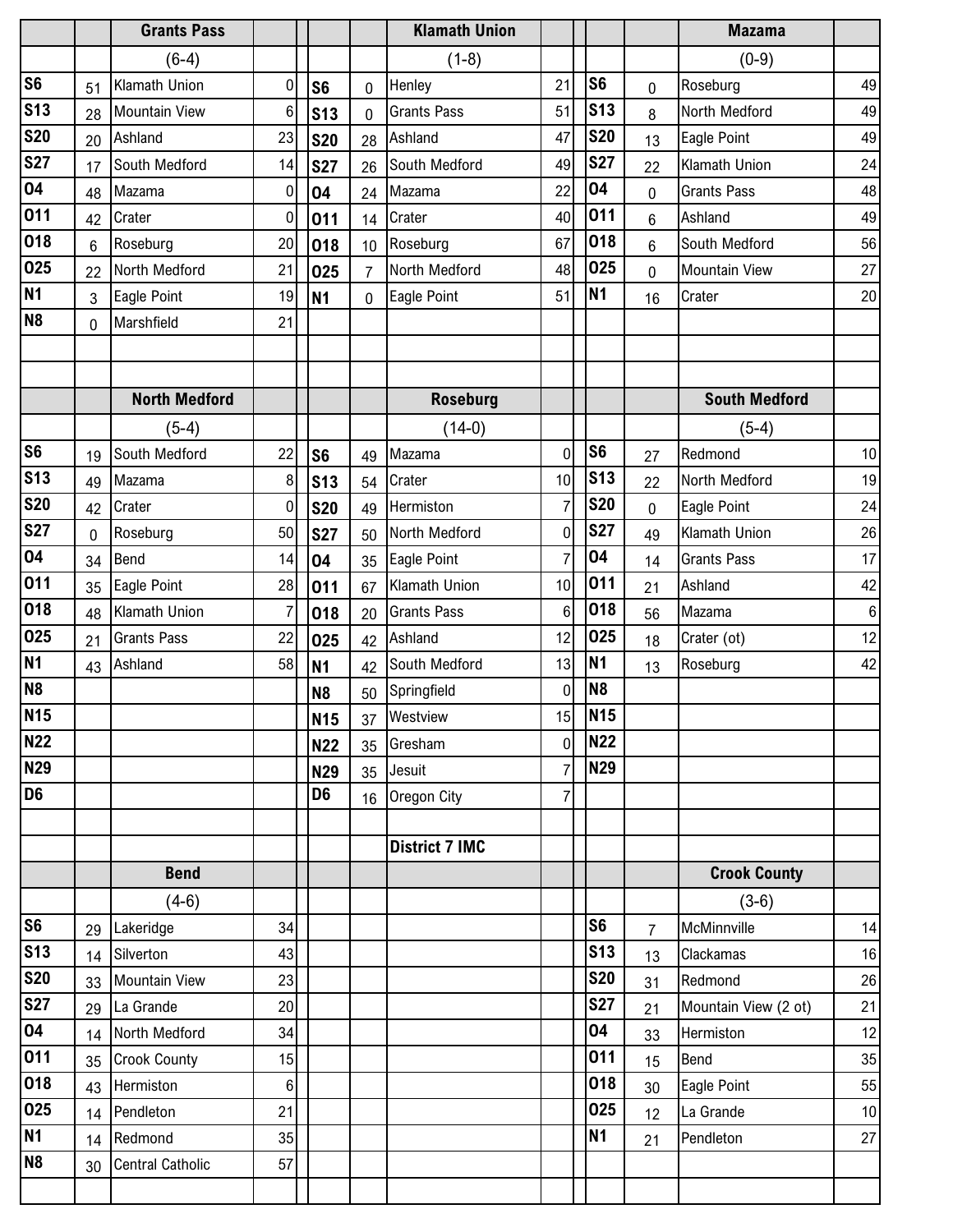|                 |                 | <b>Hermiston</b>       |                |                |    | La Grande                |    |                |                | <b>Mountain View</b>   |                  |
|-----------------|-----------------|------------------------|----------------|----------------|----|--------------------------|----|----------------|----------------|------------------------|------------------|
|                 |                 | $(1-8)$                |                |                |    | $(2-7)$                  |    |                |                | $(7-4)$                |                  |
| S <sub>6</sub>  | 20              | Ontario                | 40             | S <sub>6</sub> | 17 | McMinnville              | 23 | S <sub>6</sub> | 0              | Crater (for., 41-21)   | $\mathbf 1$      |
| <b>S13</b>      | 27              | <b>Baker</b>           | 6              | <b>S13</b>     | 28 | Ontario                  | 25 | S13            | $6\phantom{1}$ | <b>Grants Pass</b>     | 28               |
| <b>S20</b>      | $\overline{7}$  | Roseburg               | 49             | <b>S20</b>     | 6  | Pendleton                | 28 | <b>S20</b>     | 23             | Bend                   | 33               |
| <b>S27</b>      | $\overline{7}$  | Pendleton              | 48             | <b>S27</b>     | 20 | Bend                     | 29 | <b>S27</b>     | 24             | Crook County (2 ot)    | 21               |
| 04              | 12              | <b>Crook County</b>    | 33             | 04             | 14 | <b>Mountain View</b>     | 35 | 04             | 35             | La Grande              | 14               |
| 011             | 14              | La Grande              | 28             | 011            | 28 | Hermiston                | 14 | 011            | 34             | Redmond (ot)           | 31               |
| 018             | 6               | Bend                   | 43             | 018            | 21 | Redmond                  | 24 | 018            | 35             | Pendleton              | 27               |
| 025             | $6\phantom{1}$  | Redmond                | 39             | 025            | 10 | <b>Crook County</b>      | 12 | 025            | 27             | Mazama                 | $\boldsymbol{0}$ |
| <b>N1</b>       | $6\phantom{1}6$ | <b>Mountain View</b>   | 50             | N <sub>1</sub> | 33 | McLoughlin (2 ot)        | 33 | <b>N1</b>      | 50             | Hermiston              | $\,6\,$          |
|                 |                 |                        |                |                |    |                          |    | N <sub>8</sub> | 31             | Barlow                 | 27               |
|                 |                 |                        |                |                |    |                          |    | <b>N15</b>     | 21             | Jesuit                 | 26               |
|                 |                 |                        |                |                |    |                          |    |                |                |                        |                  |
|                 |                 |                        |                |                |    |                          |    |                |                |                        |                  |
|                 |                 | <b>Pendleton</b>       |                |                |    |                          |    |                |                | <b>Redmond</b>         |                  |
|                 |                 | $(9-2)$                |                |                |    |                          |    |                |                | $(4-5)$                |                  |
| S <sub>6</sub>  | 53              | <b>Forest Grove</b>    | 22             |                |    |                          |    | S <sub>6</sub> | 10             | South Medford          | 27               |
| <b>S13</b>      | $\overline{7}$  | Canby                  | $\pmb{0}$      |                |    |                          |    | <b>S13</b>     | 27             | <b>Burns</b>           | 26               |
| <b>S20</b>      | 57              | The Dalles             | 18             |                |    |                          |    | <b>S20</b>     | 26             | <b>Crook County</b>    | 31               |
| <b>S27</b>      | 29              | La Grande              | $\,6$          |                |    |                          |    | <b>S27</b>     | 30             | Ashland                | 42               |
| 04              | 48              | Hermiston              | 7              |                |    |                          |    | 04             | $\overline{7}$ | Pendleton              | 27               |
| 011             | 27              | Redmond                | $\overline{7}$ |                |    |                          |    | 011            | 31             | Mountain View (ot)     | 34               |
| 018             | 27              | <b>Mountain View</b>   | 35             |                |    |                          |    | 018            | 24             | La Grande              | 21               |
| 025             | 21              | Bend                   | 14             |                |    |                          |    | 025            | 39             | Hermiston              | $\,6\,$          |
| <b>N1</b>       | 27              | <b>Crook County</b>    | 21             |                |    |                          |    | N <sub>1</sub> | 35             | Bend                   | 14               |
| N <sub>8</sub>  | 21              | Lake Oswego            | 16             |                |    |                          |    |                |                |                        |                  |
| N <sub>15</sub> | 6               | Eagle Point            | 50             |                |    |                          |    |                |                |                        |                  |
|                 |                 |                        |                |                |    |                          |    |                |                |                        |                  |
|                 |                 |                        |                |                |    |                          |    |                |                |                        |                  |
|                 |                 |                        |                |                |    | <b>District 8 Valley</b> |    |                |                |                        |                  |
|                 |                 | <b>Corvallis</b>       |                |                |    |                          |    |                |                | <b>Crescent Valley</b> |                  |
|                 |                 | $(3-6)$                |                |                |    |                          |    |                |                | $(5-5)$                |                  |
| S6              | $\mathbf 0$     | South Albany           | 27             |                |    |                          |    | S <sub>6</sub> | 39             | <b>West Albany</b>     | $\pmb{0}$        |
| <b>S13</b>      | 6               | <b>Crescent Valley</b> | 24             |                |    |                          |    | <b>S13</b>     | 24             | Corvallis              | $\,6\,$          |
| <b>S20</b>      | $\overline{7}$  | McNary                 | 49             |                |    |                          |    | <b>S20</b>     | 34             | North Salem            | 13               |
| <b>S27</b>      | 24              | Lebanon                | $\pmb{0}$      |                |    |                          |    | <b>S27</b>     | 21             | Sprague                | 42               |
| 04              | $\overline{7}$  | <b>West Albany</b>     | 19             |                |    |                          |    | 04             | 28             | South Salem            | 18               |
| 011             | 34              | McKay                  | 29             |                |    |                          |    | 011            | 27             | South Albany (ot)      | 27               |
| 018             | 17              | North Salem            | 7              |                |    |                          |    | 018            | 21             | McKay                  | $\boldsymbol{0}$ |
| 025             | 22              | Sprague                | 34             |                |    |                          |    | 025            | 20             | McNary                 | 39               |
| <b>N1</b>       | 14              | South Salem            | 36             |                |    |                          |    | <b>N1</b>      | 14             | Lebanon                | 15               |
|                 |                 |                        |                |                |    |                          |    | N <sub>8</sub> | 21             | Oregon City            | 34               |
|                 |                 |                        |                |                |    |                          |    |                |                |                        |                  |
|                 |                 |                        |                |                |    |                          |    |                |                |                        |                  |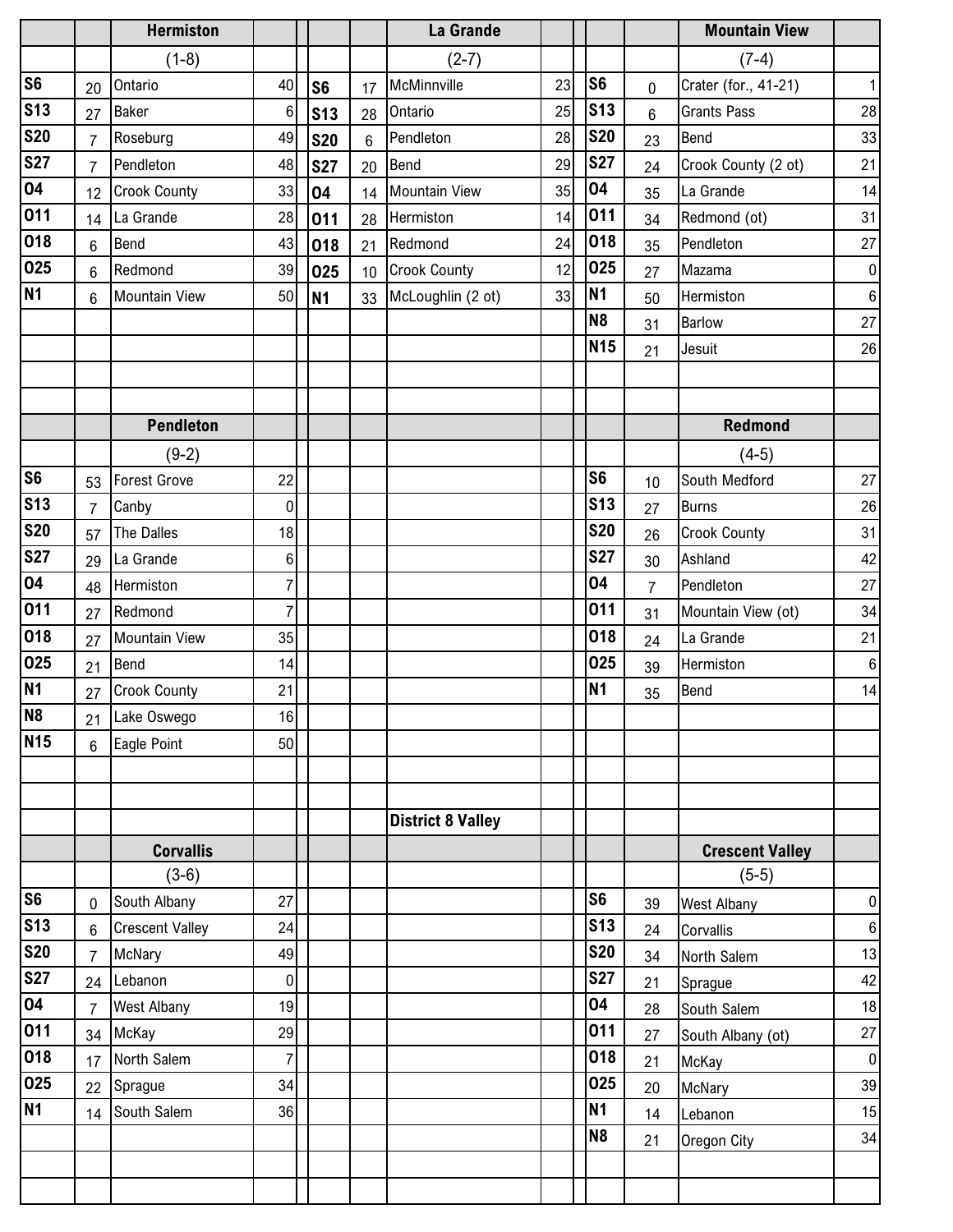|                |                | Lebanon                |                |                 |                | <b>McKay</b>           |    |                |                | <b>McNary</b>          |                  |
|----------------|----------------|------------------------|----------------|-----------------|----------------|------------------------|----|----------------|----------------|------------------------|------------------|
|                |                | $(2-7)$                |                |                 |                | $(3-6)$                |    |                |                | $(11-2)$               |                  |
| S <sub>6</sub> | 13             | McNary                 | 57             | S <sub>6</sub>  | 42             | Sprague                | 16 | S <sub>6</sub> | 57             | Lebanon                | 13               |
| <b>S13</b>     | 0              | McKay                  | $\overline{7}$ | S <sub>13</sub> | $\overline{7}$ | Lebanon                | 0  | <b>S13</b>     | 64             | <b>West Albany</b>     | 20               |
| <b>S20</b>     | $\overline{7}$ | West Albany            | 13             | <b>S20</b>      | 15             | South Albany           | 42 | <b>S20</b>     | 49             | Corvallis              | $\overline{7}$   |
| <b>S27</b>     | 0              | Corvallis              | 24             | <b>S27</b>      | 24             | <b>West Albany</b>     | 13 | <b>S27</b>     | 43             | North Salem            | 14               |
| 04             | 8              | North Salem            | 14             | 04              | $\mathbf 0$    | South Albany           | 33 | 04             | 30             | Sprague                | 42               |
| 011            | 15             | Sprague                | 24             | 011             | 29             | Corvallis              | 34 | 011            | 43             | South Salem            | 42               |
| 018            | $\mathbf 0$    | South Salem            | 20             | 018             | $\pmb{0}$      | <b>Crescent Valley</b> | 21 | 018            | 36             | South Albany           | 20               |
| 025            | 24             | South Albany           | $\overline{7}$ | 025             | 10             | North Salem            | 13 | 025            | 39             | <b>Crescent Valley</b> | 20               |
| N <sub>1</sub> | 15             | <b>Crescent Valley</b> | 14             | N <sub>1</sub>  | 8              | McNary                 | 35 | <b>N1</b>      | 35             | McKay                  | $\, 8$           |
|                |                |                        |                |                 |                |                        |    | N <sub>8</sub> | 17             | Thurston               | $\overline{7}$   |
|                |                |                        |                |                 |                |                        |    | <b>N15</b>     | 42             | Franklin               | 28               |
|                |                |                        |                |                 |                |                        |    | <b>N22</b>     | 34             | Eagle Point            | 33               |
|                |                |                        |                |                 |                |                        |    | <b>N29</b>     | 20             | Oregon City            | 34               |
|                |                |                        |                |                 |                |                        |    |                |                |                        |                  |
|                |                |                        |                |                 |                |                        |    |                |                |                        |                  |
|                |                | <b>North Salem</b>     |                |                 |                | <b>South Albany</b>    |    |                |                | <b>South Salem</b>     |                  |
|                |                | $(3-6)$                |                |                 |                | $(7-3)$                |    |                |                | $(5-4)$                |                  |
| S <sub>6</sub> | 0              | South Salem            | 8              | S <sub>6</sub>  | 27             | Corvallis              | 0  | S <sub>6</sub> | 8              | North Salem            | $\pmb{0}$        |
| <b>S13</b>     | 13             | South Albany           | 22             | S <sub>13</sub> | 22             | North Salem            | 13 | <b>S13</b>     | 8              | Sprague                | 19               |
| <b>S20</b>     | 13             | <b>Crescent Valley</b> | 34             | <b>S20</b>      | 42             | Sprague                | 15 | <b>S20</b>     | 35             | McKay                  | $\,6\,$          |
| <b>S27</b>     | 14             | McNary                 | 43             | <b>S27</b>      | 40             | South Salem            | 27 | <b>S27</b>     | 27             | South Albany           | 40               |
| 04             | 14             | Lebanon                | 8              | 04              | 33             | McKay                  | 0  | 04             | 18             | <b>Crescent Valley</b> | 28               |
| 011            | 41             | <b>West Albany</b>     | 14             | 011             | 28             | Crescent Valley (ot)   | 27 | 011            | 42             | McNary                 | 43               |
| 018            | $\overline{7}$ | Corvallis              | 17             | 018             | 20             | McNary                 | 36 | 018            | 20             | Lebanon                | $\boldsymbol{0}$ |
| 025            | 13             | McKay                  | 10             | 025             | $\overline{7}$ | Lebanon                | 24 | 025            | 21             | <b>West Albany</b>     | $\boldsymbol{7}$ |
| <b>N1</b>      | 15             | Sprague                | 26             | N <sub>1</sub>  | 41             | <b>West Albany</b>     | 28 | <b>N1</b>      | 36             | Corvallis              | 14               |
|                |                |                        |                | N <sub>8</sub>  | 37             | Westview               | 43 |                |                |                        |                  |
|                |                |                        |                |                 |                |                        |    |                |                |                        |                  |
|                |                |                        |                |                 |                |                        |    |                |                |                        |                  |
|                |                | <b>Sprague</b>         |                |                 |                |                        |    |                |                | <b>West Albany</b>     |                  |
|                |                | $(7-3)$                |                |                 |                |                        |    |                |                | $(2-7)$                |                  |
| S <sub>6</sub> | 16             | McKay                  | 42             |                 |                |                        |    | S <sub>6</sub> | $\mathbf 0$    | <b>Crescent Valley</b> | 39               |
| <b>S13</b>     | 19             | South Salem            | 8              |                 |                |                        |    | <b>S13</b>     | 20             | McNary                 | 64               |
| <b>S20</b>     | 15             | South Albany           | 42             |                 |                |                        |    | <b>S20</b>     | 13             | Lebanon                | $\overline{7}$   |
| <b>S27</b>     | 42             | <b>Crescent Valley</b> | 21             |                 |                |                        |    | <b>S27</b>     | 13             | McKay                  | 24               |
| 04             | 42             | McNary                 | 30             |                 |                |                        |    | 04             | 19             | Corvallis              | $\overline{7}$   |
| 011            | 24             | Lebanon                | 15             |                 |                |                        |    | 011            | 14             | North Salem            | 41               |
| 018            | 28             | <b>West Albany</b>     | 24             |                 |                |                        |    | 018            | 24             | Sprague                | 28               |
| 025            | 34             | Corvallis              | 22             |                 |                |                        |    | 025            | $\overline{7}$ | South Salem            | 21               |
| <b>N1</b>      | 26             | North Salem            | 15             |                 |                |                        |    | <b>N1</b>      | 28             | South Albany           | 41               |
| N <sub>8</sub> | 14             | <b>Dallas</b>          | 32             |                 |                |                        |    |                |                |                        |                  |
|                |                |                        |                |                 |                |                        |    |                |                |                        |                  |
|                |                |                        |                |                 |                |                        |    |                |                |                        |                  |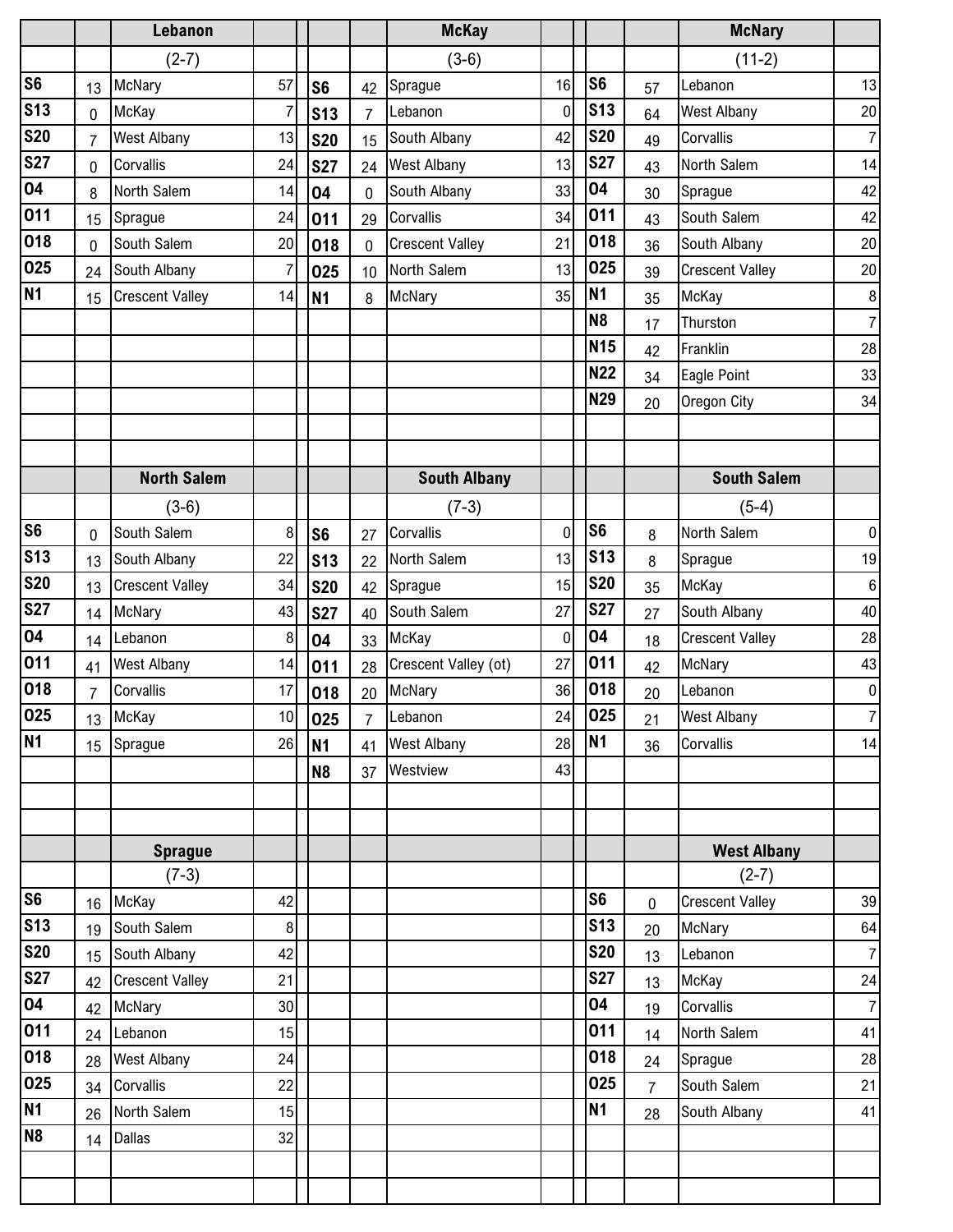|                |                | <b>District 9</b>       |                |                 |    | Pac-7               |                |                |                |                          |                  |
|----------------|----------------|-------------------------|----------------|-----------------|----|---------------------|----------------|----------------|----------------|--------------------------|------------------|
|                |                | Canby                   |                |                 |    |                     |                |                |                | <b>Dallas</b>            |                  |
|                |                | $(6-5)$                 |                |                 |    |                     |                |                |                | $(9-2)$                  |                  |
| S <sub>6</sub> | 0              | Pendleton               | 7              |                 |    |                     |                | S <sub>6</sub> | 44             | Westview                 | 40               |
| <b>S13</b>     | 43             | Lake Oswego             | 0              |                 |    |                     |                | <b>S13</b>     | 59             | <b>Hood River Valley</b> | 20               |
| <b>S20</b>     | 13             | <b>Forest Grove</b>     | 20             |                 |    |                     |                | <b>S20</b>     | 34             | McMinnville              | 25               |
| <b>S27</b>     | 28             | <b>Central Catholic</b> | 40             |                 |    |                     |                | <b>S27</b>     | 24             | Silverton                | 35               |
| 04             | 35             | Newberg (2 ot)          | 28             |                 |    |                     |                | 04             | 47             | <b>Forest Grove</b>      | 13               |
| 011            | 27             | <b>Dallas</b>           | 56             |                 |    |                     |                | 011            | 56             | Canby                    | 27               |
| 018            | $\overline{7}$ | Silverton               | $\,6$          |                 |    |                     |                | 018            | 36             | Newberg                  | $\boldsymbol{7}$ |
| 025            | 15             | Tualatin                | 7              |                 |    |                     |                | 025            | 53             | Reynolds                 | 8                |
| <b>N1</b>      | 13             | McMinnville             | 6              |                 |    |                     |                | <b>N1</b>      | 38             | Tualatin                 | 22               |
| N <sub>8</sub> | 35             | Lakeridge               | 28             |                 |    |                     |                | N <sub>8</sub> | 32             | Sprague                  | 14               |
| <b>N15</b>     | 14             | Gresham                 | 49             |                 |    |                     |                | <b>N15</b>     | 6              | Marshfield               | 42               |
|                |                |                         |                |                 |    |                     |                |                |                |                          |                  |
|                |                |                         |                |                 |    |                     |                |                |                |                          |                  |
|                |                | <b>Forest Grove</b>     |                |                 |    | <b>McMinnville</b>  |                |                |                | <b>Newberg</b>           |                  |
|                |                | $(2-7)$                 |                |                 |    | $(5-4)$             |                |                |                | $(2-7)$                  |                  |
| S <sub>6</sub> | 22             | Pendleton               | 53             | S6              | 23 | La Grande           | 17             | S <sub>6</sub> | 37             | Sandy                    | 20               |
| <b>S13</b>     | 6              | Hillsboro               | 21             | s <sub>13</sub> | 14 | <b>Crook County</b> | $\overline{7}$ | <b>S13</b>     | 21             | Hillsboro                | 23               |
| <b>S20</b>     | 31             | Milwaukie               | 13             | <b>S20</b>      | 47 | Aloha               | $\overline{7}$ | <b>S20</b>     | 21             | Silverton                | 39               |
| <b>S27</b>     | 20             | Canby                   | 13             | <b>S27</b>      | 25 | <b>Dallas</b>       | 34             | <b>S27</b>     | 12             | Tualatin                 | 28               |
| 04             | 21             | McMinnville (ot)        | 24             | 04              | 24 | Forest Grove (ot)   | 21             | 04             | 28             | Canby (2 ot)             | 35               |
| 011            | 13             | <b>Dallas</b>           | 47             | 011             | 14 | Tualatin            | 25             | 011            | 27             | McMinnville              | 49               |
| 018            | $6\phantom{1}$ | Tualatin                | 34             | 018             | 49 | Newberg             | 27             | 018            | $\overline{7}$ | <b>Dallas</b>            | 36               |
| 025            | 41             | Newberg                 | 61             | 025             | 22 | Silverton           | 30             | 025            | 61             | <b>Forest Grove</b>      | 41               |
| <b>N1</b>      | 14             | Silverton               | 35             | N <sub>1</sub>  | 6  | Canby               | 13             | N1             | 27             | Milwaukie                | 31               |
|                |                |                         |                |                 |    |                     |                |                |                |                          |                  |
|                |                |                         |                |                 |    |                     |                |                |                |                          |                  |
|                |                | <b>Silverton</b>        |                |                 |    |                     |                |                |                | <b>Tualatin</b>          |                  |
|                |                | $(6-4)$                 |                |                 |    |                     |                |                |                | $(5-4)$                  |                  |
| S <sub>6</sub> | 43             | Bend                    | 14             |                 |    |                     |                | S <sub>6</sub> | 27             | Clackamas                | $\,6\,$          |
| <b>S13</b>     | 21             | Jesuit                  | 35             |                 |    |                     |                | <b>S13</b>     | 28             | Tigard                   | 14               |
| <b>S20</b>     | 39             | newberg                 | 21             |                 |    |                     |                | <b>S20</b>     | 13             | Gresham                  | 33               |
| <b>S27</b>     | 35             | Dallas                  | 24             |                 |    |                     |                | <b>S27</b>     | 28             | Newberg                  | 12               |
| 04             | 21             | <b>West Linn</b>        | 24             |                 |    |                     |                | 04             | 25             | McMinnville              | 14               |
| 011            | 14             | Tualatin                | $\,6$          |                 |    |                     |                | 011            | $6\phantom{1}$ | Silverton                | 14               |
| 018            | 6              | Canby                   | $\overline{7}$ |                 |    |                     |                | 018            | 34             | <b>Forest Grove</b>      | $\,6\,$          |
| 025            | 30             | McMinnville             | 22             |                 |    |                     |                | 025            | $\overline{7}$ | Canby                    | 15               |
| <b>N1</b>      | 35             | <b>Forest Grove</b>     | 14             |                 |    |                     |                | <b>N1</b>      | 22             | Dallas                   | 38               |
| N <sub>8</sub> | 27             | Eagle Point             | 33             |                 |    |                     |                |                |                |                          |                  |
|                |                |                         |                |                 |    |                     |                |                |                |                          |                  |
|                |                |                         |                |                 |    |                     |                |                |                |                          |                  |
|                |                |                         |                |                 |    |                     |                |                |                |                          |                  |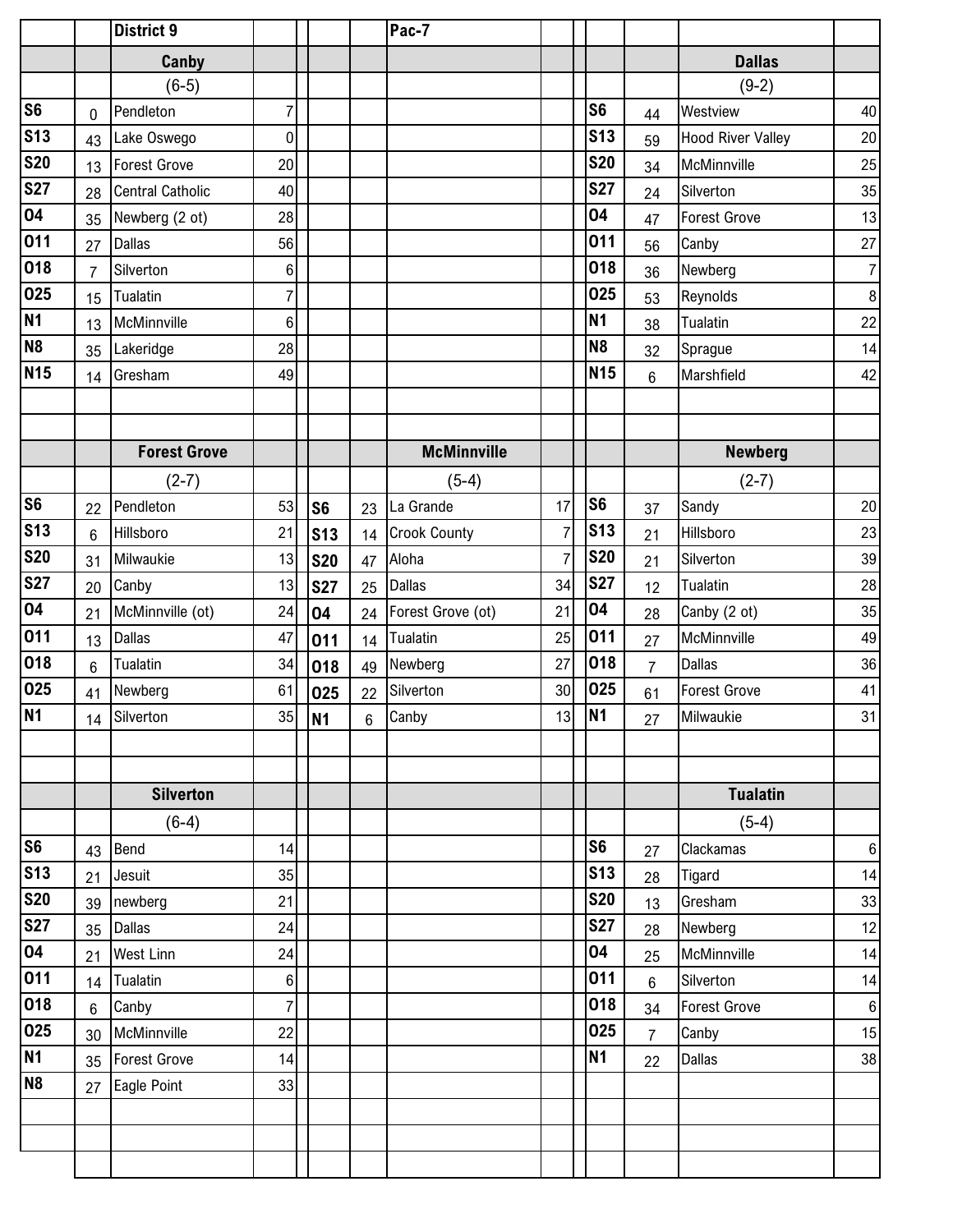|                         |                |                   |    |                |                | 1996 Class 3A Football Schedules and Scores |                |                 |                |                      |                 |
|-------------------------|----------------|-------------------|----|----------------|----------------|---------------------------------------------|----------------|-----------------|----------------|----------------------|-----------------|
|                         |                | <b>District 1</b> |    |                |                | <b>Cowapa League</b>                        |                |                 |                |                      |                 |
|                         |                | <b>Astoria</b>    |    |                |                | <b>Banks</b>                                |                |                 |                | <b>Clatskanie</b>    |                 |
|                         |                | $(2-7)$           |    |                |                | $(3-4)$                                     |                |                 |                | $(4-5)$              |                 |
| S6                      | 14             | Central           | 6  | S <sub>6</sub> | 12             | Yamhill-Carlton                             | 19             | S <sub>6</sub>  | 24             | Woodburn             | 19              |
| S <sub>13</sub>         | 28             | Stayton           | 12 | <b>S13</b>     | 19             | Willamina                                   | 12             | <b>S13</b>      | 14             | Ridgefield (WA)      | 30 <sup>1</sup> |
| <b>S20</b>              | 12             | Tillamook         | 57 | <b>S20</b>     | 21             | Clatskanie                                  | 49             | <b>S20</b>      | 49             | <b>Banks</b>         | 21              |
| <b>S27</b>              | 23             | <b>Banks</b>      | 25 | <b>S27</b>     | 25             | Astoria                                     | 23             | <b>S27</b>      | 20             | Seaside              | 35              |
| 04                      | 30             | Scappoose         | 46 | 04             | 0              | Neah-Kah-Nie                                | 36             | 04              | $\mathbf{0}$   | St. Helens           | 20              |
| $\overline{0}11$        | 20             | St. Helens        | 55 | 011            | 12             | Rainier                                     | 14             | 011             | 28             | Rainier (ot)         | 26              |
| 018                     | 6              | Seaside           | 40 | 018            | 6              | Corbett                                     | 0              | 018             | 22             | Scappoose            | 40              |
| 025                     | 22             | Rainier           | 26 | 025            |                |                                             |                | 025             | $\mathbf 0$    | Tillamook            | 35              |
| N <sub>1</sub>          | 14             | Clatskanie        | 22 | <b>N1</b>      |                |                                             |                | <b>N1</b>       | 22             | Astoria              | 14              |
|                         |                |                   |    |                |                |                                             |                |                 |                |                      |                 |
|                         |                | <b>Rainier</b>    |    |                |                |                                             |                |                 |                | <b>St. Helens</b>    |                 |
|                         |                | $(2-7)$           |    |                |                |                                             |                |                 |                | $(13-0)$             |                 |
| <b>S6</b>               | $\Omega$       | Vancouver (BC)    | 26 |                |                |                                             |                | S <sub>6</sub>  | 39             | Marist               | $\overline{0}$  |
| <b>S13</b>              | 26             | Toledo            | 36 |                |                |                                             |                | <b>S13</b>      | 22             | Castle Rock-WA       | 12              |
| <b>S20</b>              | $\overline{7}$ | Seaside           | 45 |                |                |                                             |                | <b>S20</b>      | 35             | Scappoose            | 18              |
| <b>S27</b>              | 13             | St. Helens        | 55 |                |                |                                             |                | <b>S27</b>      | 55             | Rainier              | 13              |
| 04                      | $\overline{7}$ | Tillamook         | 35 |                |                |                                             |                | 04              | 20             | Clatskanie           | $\overline{0}$  |
| 011                     | 26             | Clatskanie (ot)   | 28 |                |                |                                             |                | 011             | 55             | Astoria              | 20              |
| 018                     | 14             | <b>Banks</b>      | 12 |                |                |                                             |                | 018             | 25             | Tillamook            | 19              |
| 025                     | 26             | Astoria           | 22 |                |                |                                             |                | 025             | 54             | Seaside              | 14              |
| N1                      | 26             | Scappoose         | 62 |                |                |                                             |                | N <sub>1</sub>  | 41             | Federal Way-WA       | 28              |
|                         |                |                   |    |                |                |                                             |                | <b>N8</b>       | 39             | Henley               | 14              |
|                         |                |                   |    |                |                |                                             |                | <b>N15</b>      | 26             | McLoughlin           | 14              |
|                         |                |                   |    |                |                |                                             |                | <b>N22</b>      | 25             | Junction City        | 20              |
|                         |                |                   |    |                |                |                                             |                | N29             | 21             | Ontario              | 20              |
|                         |                |                   |    |                |                |                                             |                |                 |                |                      |                 |
|                         |                | <b>Scappoose</b>  |    |                |                | <b>Seaside</b>                              |                |                 |                | <b>Tillamook</b>     |                 |
|                         |                | $(6-5)$           |    |                |                | $(7-2)$                                     |                |                 |                | $(8-3)$              |                 |
| S6                      | 18             | La Salle          | 35 | S <sub>6</sub> | 39             | Sherwood                                    | 26             | S <sub>6</sub>  | 41             | Cascade              | 19              |
| $\overline{\text{S}13}$ | 32             | Estacada          | 14 | <b>S13</b>     | 28             | Madras                                      | $\mathbf 0$    | <b>S13</b>      | 42             | Taft                 | 0               |
| <b>S20</b>              | 18             | St. Helens        | 35 | <b>S20</b>     | 45             | Rainier                                     | $\overline{7}$ | <b>S20</b>      | 57             | Astoria              | 12              |
| <b>S27</b>              | 19             | Tillamook         | 21 | <b>S27</b>     | 35             | Clatskanie                                  | 20             | <b>S27</b>      | 21             | Scappose             | 19              |
| 04                      | 46             | Astoria           | 30 | 04             | 29             | Notre Dame (BC)                             | $6\phantom{a}$ | 04              | 35             | Rainier              | 7               |
| 011                     | 28             | Seaside           | 7  | 011            | $\overline{7}$ | Scappoose                                   | 28             | 011             | 41             | Ontario              | 12              |
| 018                     | 40             | Clatskanie        | 22 | 018            | 40             | Astoria                                     | 6              | 018             | 19             | St. Helens           | 25              |
| 025                     | 18             | Ridgefield (WA)   | 21 | 025            | 14             | St. Helens                                  | 54             | 025             | 35             | Clatskanie           | 0               |
| N <sub>1</sub>          | 62             | Rainier           | 26 | N <sub>1</sub> | 9              | Tillamook                                   | $\overline{7}$ | <b>N1</b>       | $\overline{7}$ | Seaside              | 9               |
| N <sub>8</sub>          | 28             | Sherwood          | 27 |                |                |                                             |                | N <sub>8</sub>  | 48             | Molalla              | 7               |
| N <sub>15</sub>         | 28             | Ontario           | 42 |                |                |                                             |                | N <sub>15</sub> | $\overline{7}$ | <b>Junction City</b> | 28              |
|                         |                |                   |    |                |                |                                             |                |                 |                |                      |                 |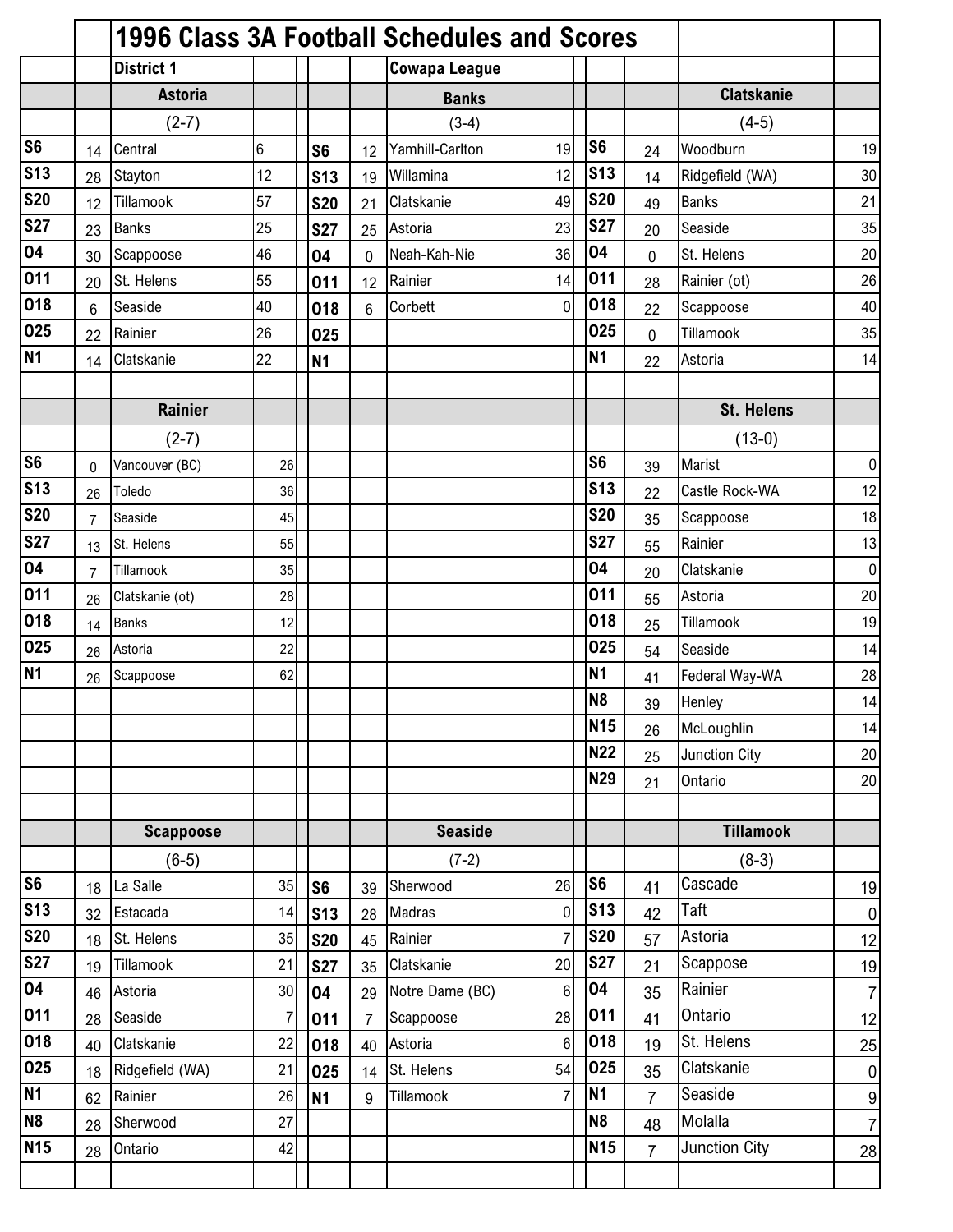|                |                | <b>District 2</b>         |                |                 |    | <b>Tri-Valley</b>         |                |                |                |                    |                 |
|----------------|----------------|---------------------------|----------------|-----------------|----|---------------------------|----------------|----------------|----------------|--------------------|-----------------|
|                |                | <b>Estacada</b>           |                |                 |    | <b>Gladstone</b>          |                |                |                | La Salle           |                 |
|                |                | $(1-8)$                   |                |                 |    | $(10-1)$                  |                |                |                | $(9-2)$            |                 |
| S <sub>6</sub> | $6\phantom{1}$ | Philomath                 | 18             | S6              | 44 | Molalla                   | 6              | S <sub>6</sub> | 35             | Scappoose          | 18              |
| <b>S13</b>     | 14             | Scappoose                 | 32             | s <sub>13</sub> | 26 | Woodburn                  | $\overline{7}$ | <b>S13</b>     | 22             | Molalla            | 13              |
| <b>S20</b>     | $\mathbf 0$    | Madras                    | 13             | <b>S20</b>      | 42 | Portland Christian        | 12             | <b>S20</b>     | 36             | Wilsonville        | 14              |
| <b>S27</b>     | $6\phantom{1}$ | La Salle                  | 34             | <b>S27</b>      | 40 | Madras                    | 14             | <b>S27</b>     | 34             | Estacada           | 6               |
| 04             | 30             | Sherwood                  | 33             | 04              | 34 | Wilsonville               | 13             | 04             | 26             | <b>The Dalles</b>  | 10 <sup>1</sup> |
| 011            | 19             | Gladstone                 | 42             | 011             | 42 | Estacada                  | 19             | 011            | 35             | Sherwood           | 28              |
| 018            | $\mathbf 0$    | The Dalles                | 20             | 018             | 41 | Sherwood                  | $\overline{7}$ | 018            | 28             | Portland Christian | 6               |
| 025            | $\overline{7}$ | Wilsonville               | 26             | 025             | 14 | La Salle                  | 6              | 025            | 6              | Gladstone          | 14              |
| <b>N1</b>      | 27             | <b>Portland Christian</b> | 24             | N <sub>1</sub>  | 27 | <b>The Dalles</b>         | 0              | N1             | 43             | Madras             | 16              |
|                |                |                           |                | N <sub>8</sub>  | 21 | Philomath                 | 20             | N <sub>8</sub> | 27             | Vale               | 21              |
|                |                |                           |                | <b>N15</b>      | 14 | Junction City             | 25             | <b>N15</b>     | 20             | Cascade            | 25              |
|                |                |                           |                |                 |    |                           |                |                |                |                    |                 |
|                |                |                           |                |                 |    |                           |                |                |                |                    |                 |
|                |                | <b>Madras</b>             |                |                 |    | <b>Portland Christian</b> |                |                |                | <b>Sherwood</b>    |                 |
|                |                | $(5-4)$                   |                |                 |    | $(3-6)$                   |                |                |                | $(6-4)$            |                 |
| <b>S6</b>      | 26             | La Pine                   | 21             | S6              | 22 | North Marion              | 14             | S <sub>6</sub> | 26             | Seaside            | 39              |
| <b>S13</b>     | 0              | Seaside                   | 28             | $\sqrt{3}$      | 12 | Corbett                   | $\overline{7}$ | <b>S13</b>     | 29             | Camas (WA)         | 6               |
| <b>S20</b>     | 13             | Estacada                  | $\pmb{0}$      | <b>S20</b>      | 12 | Gladstone                 | 42             | <b>S20</b>     | 41             | The Dalles         | 28              |
| <b>S27</b>     | 14             | Gladstone                 | 40             | <b>S27</b>      | 28 | Sherwood                  | 50             | <b>S27</b>     | 50             | Portland Christian | 28              |
| 04             | 32             | <b>Portland Christian</b> | 20             | 04              | 20 | Madras                    | 32             | 04             | 33             | Estacada           | 30 <sup>°</sup> |
| 011            | 18             | <b>The Dalles</b>         | 8              | 011             | 42 | Wilsonville               | 35             | 011            | 28             | La Salle           | 35              |
| 018            | 36             | Wilsonville               | 27             | 018             | 6  | La Salle                  | 28             | 018            | $\overline{7}$ | Gladstone          | 41              |
| 025            | 16             | Sherwood                  | 26             | 025             | 16 | <b>The Dalles</b>         | 28             | 025            | 26             | <b>Madras</b>      | 16              |
| <b>N1</b>      | 16             | La Salle                  |                | $43$ N1         |    | 24 Estacada               | 27             | N <sub>1</sub> | 20             | Wilsonville        | $\overline{0}$  |
|                |                |                           |                |                 |    |                           |                | <b>N8</b>      | 27             | Scappoose          | 28              |
|                |                |                           |                |                 |    |                           |                |                |                |                    |                 |
|                |                |                           |                |                 |    |                           |                |                |                |                    |                 |
|                |                | <b>The Dalles</b>         |                |                 |    |                           |                |                |                | <b>Wilsonville</b> |                 |
|                |                | $(3-6)$                   |                |                 |    |                           |                |                |                | $(3-5)$            |                 |
| <b>S6</b>      | 28             | Putnam                    | $\overline{7}$ |                 |    |                           |                | S <sub>6</sub> | 23             | <b>Grant Union</b> | 0               |
| <b>S13</b>     | 18             | Pendleton                 | 57             |                 |    |                           |                | <b>S13</b>     |                |                    |                 |
| <b>S20</b>     | 28             | Sherwood                  | 41             |                 |    |                           |                | <b>S20</b>     | 14             | La Salle           | 36              |
| <b>S27</b>     | 25             | Wilsonville               | 37             |                 |    |                           |                | <b>S27</b>     | 37             | The Dalles         | 25              |
| 04             | 10             | La Salle                  | 26             |                 |    |                           |                | 04             | 13             | Gladstone          | 34              |
| 011            | 8              | Madras                    | 18             |                 |    |                           |                | 011            | 35             | Portland Christian | 42              |
| 018            | 20             | Estacada                  | $\pmb{0}$      |                 |    |                           |                | 018            | 27             | Madras             | 36              |
| 025            | 28             | Portland Christian        | 16             |                 |    |                           |                | 025            | 26             | Estacada           | 7               |
| <b>N1</b>      | $\mathbf 0$    | Gladstone                 | 27             |                 |    |                           |                | <b>N1</b>      | $\mathbf 0$    | Sherwood           | 20              |
|                |                |                           |                |                 |    |                           |                |                |                |                    |                 |
|                |                |                           |                |                 |    |                           |                |                |                |                    |                 |
|                |                |                           |                |                 |    |                           |                |                |                |                    |                 |
|                |                |                           |                |                 |    |                           |                |                |                |                    |                 |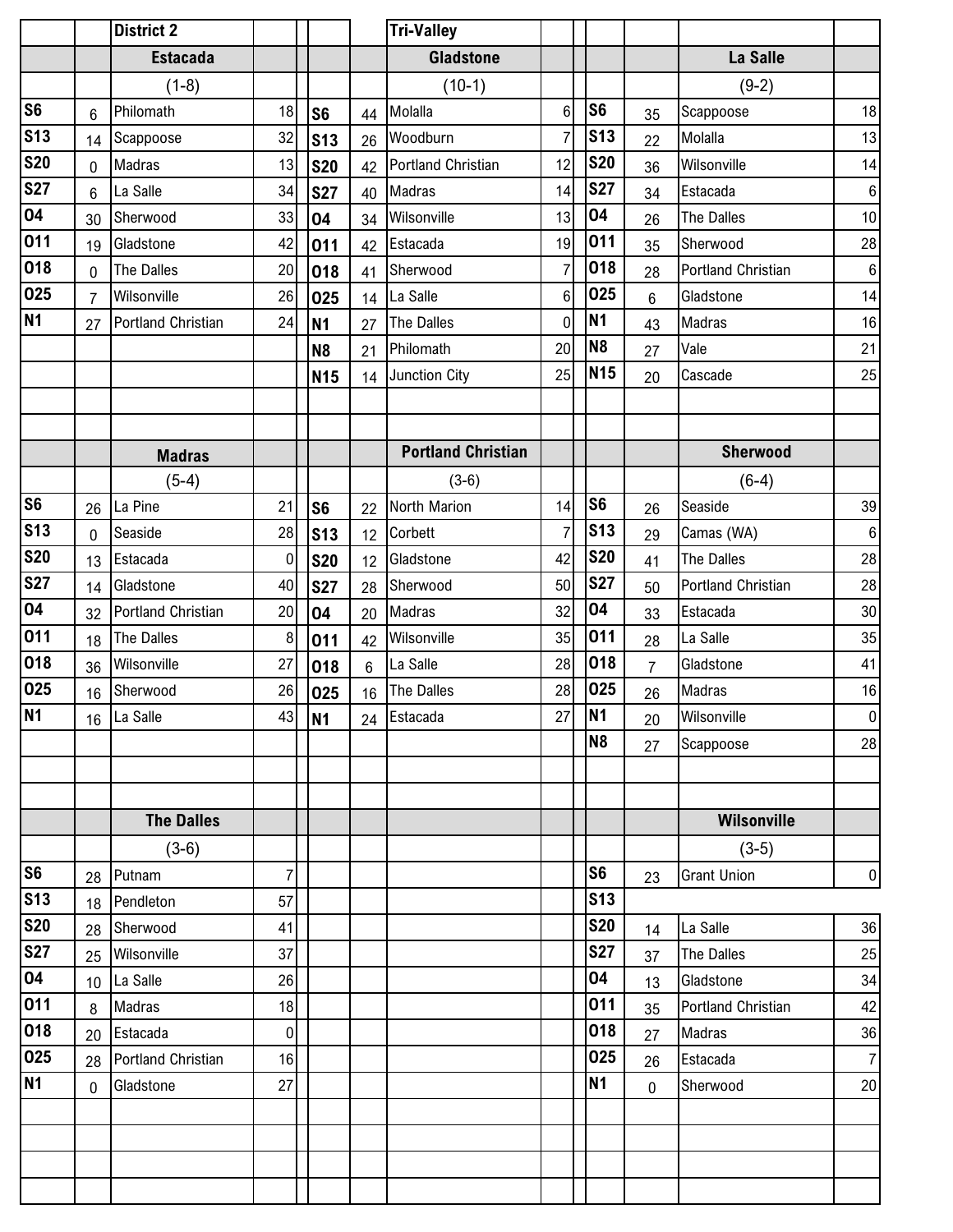|                |    |                     |          |                |                | <b>District 3 Far West</b> |                 |                 |                |                        |                |
|----------------|----|---------------------|----------|----------------|----------------|----------------------------|-----------------|-----------------|----------------|------------------------|----------------|
|                |    | <b>Bandon</b>       |          |                |                | <b>Brookings-Harbor</b>    |                 |                 |                | Coquille               |                |
|                |    | $(6-3)$             |          |                |                | $(7-3)$                    |                 |                 |                | $(0-9)$                |                |
| <b>S6</b>      | 24 | Phoenix             | 18       | S <sub>6</sub> | 55             | <b>Illinois Valley</b>     | 18              | S <sub>6</sub>  | $\overline{7}$ | South Umpqua           | 23             |
| <b>S13</b>     | 42 | Waldport            | 0        | <b>S13</b>     | 30             | <b>Hidden Valley</b>       | 16              | <b>S13</b>      | 6              | Phoenix                | $30\,$         |
| <b>S20</b>     | 36 | Douglas             | 43       | <b>S20</b>     | 22             | <b>Gold Beach</b>          | 61              | <b>S20</b>      | 9              | Siuslaw                | 30             |
| <b>S27</b>     | 36 | Myrtle Point        | 14       | <b>S27</b>     | 34             | Coquille                   | 22              | <b>S27</b>      | 22             | Brookings-Harbor       | 34             |
| 04             | 12 | Reedsport           | 34       | 04             | 38             | <b>Myrtle Point</b>        | 16              | 04              | $\mathbf 0$    | Douglas                | 31             |
| 011            | 57 | Coquille            | 21       | 011            | 16             | Reedsport                  | 14              | 011             | 21             | Bandon                 | 57             |
| 018            | 16 | Siuslaw             | 14       | 018            | 50             | Douglas                    | 36              | 018             | 12             | Reedsport              | 26             |
| 025            | 28 | Brookings-Harbor    | 14       | 025            | 14             | Bandon                     | 28              | 025             | 26             | <b>Gold Beach</b>      | 40             |
| <b>N1</b>      | 12 | <b>Gold Beach</b>   | 24       | <b>N1</b>      | 14             | Siuslaw                    | $6\phantom{1}6$ | N1              | 15             | Myrtle Point           | 20             |
|                |    |                     |          | N <sub>8</sub> | 18             | Philomath                  | 37              |                 |                |                        |                |
|                |    |                     |          |                |                |                            |                 |                 |                |                        |                |
|                |    |                     |          |                |                |                            |                 |                 |                |                        |                |
|                |    | <b>Douglas</b>      |          |                |                |                            |                 |                 |                | <b>Gold Beach</b>      |                |
|                |    | $(7-3)$             |          |                |                |                            |                 |                 |                | $(7-3)$                |                |
| S <sub>6</sub> | 34 | Sutherlin           | 14       |                |                |                            |                 | S <sub>6</sub>  | 14             | North Valley           | 6 <sup>1</sup> |
| <b>S13</b>     | 42 | Glide               | 14       |                |                |                            |                 | <b>S13</b>      | 52             | <b>Illinois Valley</b> | 6              |
| <b>S20</b>     | 43 | Bandon              | 36       |                |                |                            |                 | <b>S20</b>      | 61             | Brookings-Harbor       | 22             |
| <b>S27</b>     | 27 | Siuslaw             | 23       |                |                |                            |                 | <b>S27</b>      | 34             | Reedsport              | 28             |
| 04             | 31 | Coquille            | $\bf{0}$ |                |                |                            |                 | 04              | 20             | Siuslaw                | 21             |
| 011            | 47 | Gold Beach          | 8        |                |                |                            |                 | 011             | 8              | Douglas                | 47             |
| 018            | 36 | Brookings-Harbor    | 50       |                |                |                            |                 | 018             | 18             | Myrtle Point           | 16             |
| 025            | 18 | Myrtle Point (ot)   | 12       |                |                |                            |                 | 025             | 40             | Coquille               | 26             |
| <b>N1</b>      | 13 | Reedsport           | 30       |                |                |                            |                 | <b>N1</b>       | 24             | Bandon                 | 12             |
| N <sub>8</sub> |    | 22 Henley           | 56       |                |                |                            |                 | N <sub>8</sub>  | 8              | North Valley           | 28             |
|                |    |                     |          |                |                |                            |                 |                 |                |                        |                |
|                |    |                     |          |                |                |                            |                 |                 |                |                        |                |
|                |    | <b>Myrtle Point</b> |          |                |                | <b>Reedsport</b>           |                 |                 |                | <b>Siuslaw</b>         |                |
|                |    | $(3-6)$             |          |                |                | $(5-4)$                    |                 |                 |                | $(6-3)$                |                |
| <b>S6</b>      | 32 | Glide               | 14       | S <sub>6</sub> | 14             | Newport                    | 21              | S <sub>6</sub>  | 14             | <b>Pleasant Hill</b>   | 8              |
| <b>S13</b>     | 28 | Creswell            | 18       | <b>S13</b>     | 38             | Sutherlin                  | 14              | S <sub>13</sub> | 21             | Newport                | 14             |
| <b>S20</b>     | 8  | Reedsport           | 30       | <b>S20</b>     | 30             | <b>Myrtle Point</b>        | 8               | <b>S20</b>      | 30             | Coquille               | 9              |
| <b>S27</b>     | 14 | Bandon              | 36       | <b>S27</b>     | 28             | <b>Gold Beach</b>          | 34              | <b>S27</b>      | 23             | Douglas                | 26             |
| 04             | 16 | Brookings-Harbor    | 38       | 04             | 34             | Bandon                     | 12              | 04              | 21             | <b>Gold Beach</b>      | 20             |
| 011            | 12 | Siuslaw             | 26       | 011            | 14             | Brookings-Harbor           | 16              | 011             | 26             | Myrtle Point           | 12             |
| 018            | 16 | Gold Beach          | 18       | 018            | 26             | Coquille                   | 12              | 018             | 14             | Bandon                 | 16             |
| 025            | 12 | Douglas (ot)        | 18       | 025            | $6\phantom{1}$ | Siuslaw                    | $\overline{7}$  | 025             | $\overline{7}$ | Reedsport              | 6              |
| N <sub>1</sub> | 20 | Coquille            | 15       | <b>N1</b>      | 30             | Douglas                    | 13              | N1              | $6\phantom{.}$ | Brookings-Harbor       | 14             |
|                |    |                     |          |                |                |                            |                 |                 |                |                        |                |
|                |    |                     |          |                |                |                            |                 |                 |                |                        |                |
|                |    |                     |          |                |                |                            |                 |                 |                |                        |                |
|                |    |                     |          |                |                |                            |                 |                 |                |                        |                |
|                |    |                     |          |                |                |                            |                 |                 |                |                        |                |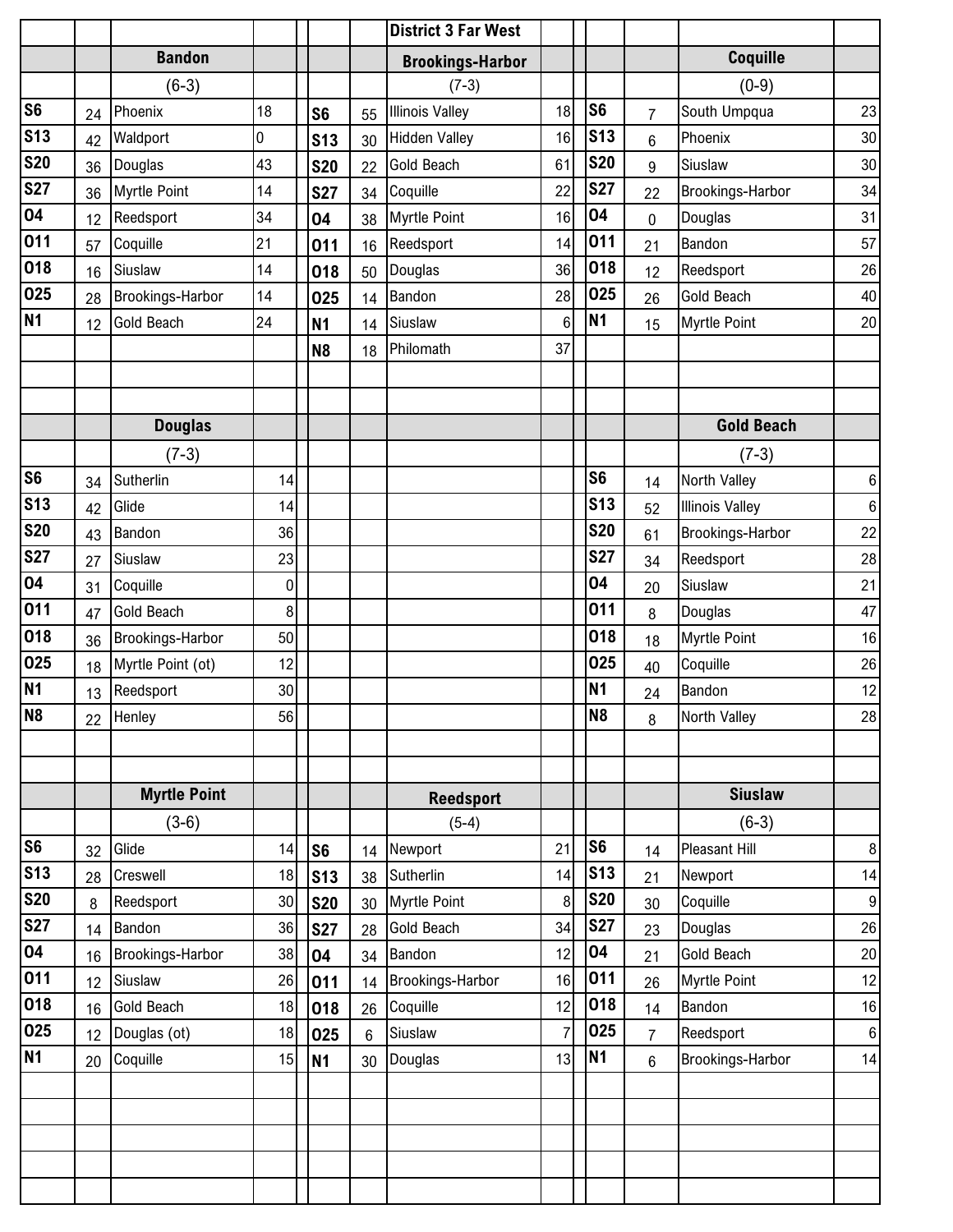|                |                |                  |                 |                |                | <b>District 4 Val-Co</b> |                 |                |                |                        |                 |
|----------------|----------------|------------------|-----------------|----------------|----------------|--------------------------|-----------------|----------------|----------------|------------------------|-----------------|
|                |                | <b>Jefferson</b> |                 |                |                | <b>Newport</b>           |                 |                |                | Philomath              |                 |
|                |                | $(7-3)$          |                 |                |                | $(6-3)$                  |                 |                |                | $(8-3)$                |                 |
| S <sub>6</sub> | 8              | Stayton          | 25              | S <sub>6</sub> | 21             | Reedsport                | 14              | S <sub>6</sub> | 18             | Estacada               | 6               |
| <b>S13</b>     | 16             | Scio             | 14              | <b>S13</b>     | 14             | Siuslaw                  | 21              | <b>S13</b>     | 26             | Central                | 16              |
| <b>S20</b>     | 46             | Yamhill-Carlton  | $\mathbf 0$     | <b>S20</b>     | 17             | Taft                     | 12              | <b>S20</b>     | 26             | Toledo (ot)            | 28              |
| <b>S27</b>     | 49             | Willamina        | $6\phantom{1}6$ | <b>S27</b>     | 28             | Toledo                   | 26              | <b>S27</b>     | 46             | Waldport               | 0               |
| 04             | 12             | Taft             | 14              | 04             | 48             | Waldport                 | $6\phantom{1}6$ | 04             | 33             | Willamina              | 3 <sup>1</sup>  |
| 011            | 26             | Toledo           | 25              | 011            | 30             | Philomath                | 48              | 011            | 48             | Newport                | 30 <sup>°</sup> |
| 018            | 26             | Philomath        | $\,6$           | 018            | 39             | Willamina                | $\overline{0}$  | 018            | 6              | Jefferson              | 26              |
| 025            | 44             | Waldport         | 18              | 025            | 29             | Yamhill-Carlton          | 13              | 025            | 30             | Taft                   | 6               |
| <b>N1</b>      | 20             | Newport          | 14              | <b>N1</b>      | 14             | Jefferson                | 20              | <b>N1</b>      | 35             | Yamhill-Carlton        | 6 <sup>1</sup>  |
| N <sub>8</sub> | 12             | McLoughlin       | 34              |                |                |                          |                 | N <sub>8</sub> | 37             | Brookings-Harbor       | 18              |
|                |                |                  |                 |                |                |                          |                 | <b>N15</b>     | 20             | Gladstone              | 21              |
|                |                |                  |                 |                |                |                          |                 |                |                |                        |                 |
|                |                |                  |                 |                |                |                          |                 |                |                |                        |                 |
|                |                | <b>Taft</b>      |                 |                |                |                          |                 |                |                | <b>Toledo</b>          |                 |
|                |                | $(5-4)$          |                 |                |                |                          |                 |                |                | $(7-3)$                |                 |
| S <sub>6</sub> | 10             | Salem Academy    | 6               |                |                |                          |                 | S <sub>6</sub> | 16             | Elmira                 | 14              |
| <b>S13</b>     | 0              | Tillamook        | 42              |                |                |                          |                 | <b>S13</b>     | 36             | Rainier                | 26              |
| <b>S20</b>     | 12             | Newport          | 17              |                |                |                          |                 | <b>S20</b>     | 28             | Philomath (ot)         | 26              |
| <b>S27</b>     | 27             | Yamhill-Carlton  | $\mathbf 0$     |                |                |                          |                 | <b>S27</b>     | 26             | Newport                | 28              |
| 04             | 14             | Jefferson        | 12              |                |                |                          |                 | 04             | 50             | Yamhill-Carlton        | 14              |
| 011            | 20             | Waldport         | 12              |                |                |                          |                 | 011            | 25             | Jefferson (OR)         | 26              |
| 018            | 0              | Toledo           | 14              |                |                |                          |                 | 018            | 14             | Taft                   | 0               |
| 025            | $6\phantom{1}$ | Philomath        | 30              |                |                |                          |                 | 025            | 53             | Willamina              | 6               |
| <b>N1</b>      | 34             | Willamina        | 0               |                |                |                          |                 | <b>N1</b>      | 32             | Waldport               | 14              |
|                |                |                  |                 |                |                |                          |                 | N <sub>8</sub> | 28             | Elmira                 | 57              |
|                |                |                  |                 |                |                |                          |                 |                |                |                        |                 |
|                |                |                  |                 |                |                |                          |                 |                |                |                        |                 |
|                |                | Waldport         |                 |                |                | Willamina                |                 |                |                | <b>Yamhill-Carlton</b> |                 |
|                |                | $(2-7)$          |                 |                |                | $(1 - 8)$                |                 |                |                | $(1-8)$                |                 |
| <b>S6</b>      | 14             | Neah-Kah-Nie     | 20              | S <sub>6</sub> | 6              | Sheridan                 | 16              | S <sub>6</sub> | 19             | <b>Banks</b>           | 12              |
| <b>S13</b>     | $\mathbf 0$    | Bandon           | 42              | <b>S13</b>     | 12             | <b>Banks</b>             | 19              | <b>S13</b>     | 13             | North Marion           | 26              |
| <b>S20</b>     | 27             | Willamina        | 14              | <b>S20</b>     | 14             | Waldport                 | 27              | <b>S20</b>     | $\overline{0}$ | Jefferson (OR)         | 46              |
| <b>S27</b>     | 0              | Philomath        | 46              | <b>S27</b>     | 6              | Jefferson                | 49              | <b>S27</b>     | $\mathbf 0$    | Taft                   | 27              |
| 04             | $6\phantom{1}$ | Newport          | 48              | 04             | 3              | Philomath                | 33              | 04             | 14             | Toledo                 | 50              |
| 011            | 12             | Taft             | 20              | 011            | 21             | Yamhill-Carlton          | 12              | 011            | 12             | Willamina              | 21              |
| 018            | 26             | Yamhill-Carlton  | $\mathbf 0$     | 018            | $\mathbf 0$    | Newport                  | 39              | 018            | $\overline{0}$ | Waldport               | 26              |
| 025            | 18             | Jefferson        | 44              | 025            | $6\phantom{1}$ | Toledo                   | 53              | 025            | 13             | Newport                | 29              |
| <b>N1</b>      | 14             | Toledo           | 32              | <b>N1</b>      | $\pmb{0}$      | Taft                     | 34              | N1             | $6\phantom{.}$ | Philomath              | 35              |
|                |                |                  |                 |                |                |                          |                 |                |                |                        |                 |
|                |                |                  |                 |                |                |                          |                 |                |                |                        |                 |
|                |                |                  |                 |                |                |                          |                 |                |                |                        |                 |
|                |                |                  |                 |                |                |                          |                 |                |                |                        |                 |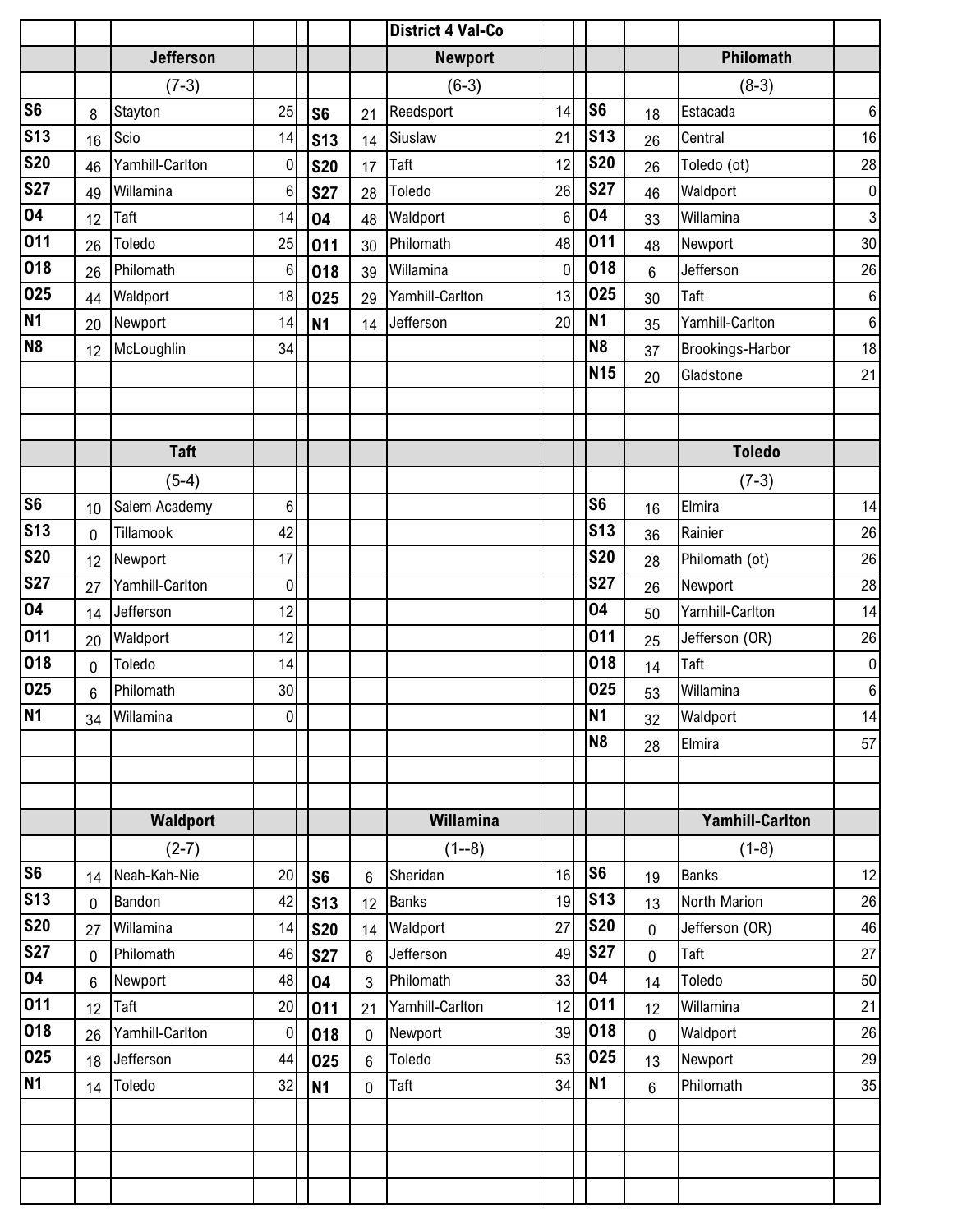|                 |                |                      |                |                 |                | <b>District 5 Sky-Em</b> |                |                |                |                      |        |
|-----------------|----------------|----------------------|----------------|-----------------|----------------|--------------------------|----------------|----------------|----------------|----------------------|--------|
|                 |                | <b>Creswell</b>      |                |                 |                | <b>Elmira</b>            |                |                |                | Glide                |        |
|                 |                | $(0-9)$              |                |                 |                | $(8-5)$                  |                |                |                | $(3-6)$              |        |
| <b>S6</b>       | 6              | <b>Hidden Valley</b> | 13             | S <sub>6</sub>  | 14             | Toledo                   | 16             | S <sub>6</sub> | 14             | <b>Myrtle Point</b>  | 32     |
| <b>S13</b>      | 18             | Myrtle Point         | 28             | s <sub>13</sub> | 13             | <b>Sweet Home</b>        | 14             | <b>S13</b>     | 14             | Douglas              | 42     |
| <b>S20</b>      | $\Omega$       | <b>Pleasant Hill</b> | 28             | <b>S20</b>      | 14             | Glide                    | $\overline{0}$ | <b>S20</b>     | $\overline{0}$ | Elmira               | 14     |
| <b>S27</b>      | 20             | Elmira               | 35             | <b>S27</b>      | 35             | Creswell                 | 20             | <b>S27</b>     | 13             | Marist               | 20     |
| 04              | 6              | Marist               | 40             | 04              | 28             | Sutherlin                | $\overline{0}$ | 04             | $6\phantom{1}$ | Junction City        | 50     |
| 011             | $6\phantom{1}$ | Sutherlin            | 38             | 011             | 49             | La Pine                  | 14             | 011            | 37             | <b>Pleasant Hill</b> | 18     |
| 018             | 8              | Glide                | 33             | 018             | $6\phantom{1}$ | Junction City            | 22             | 018            | 33             | Creswell             | 8      |
| 025             | $6\phantom{1}$ | La Pine              | 22             | 025             | 8              | Marist                   | 14             | 025            | $\overline{7}$ | Sutherlin            | 14     |
| N <sub>1</sub>  | $6\phantom{1}$ | Junction City        | 53             | N <sub>1</sub>  | 45             | <b>Pleasant Hill</b>     | $\mathbf 0$    | N1             | 45             | La Pine              | 40     |
|                 |                |                      |                | N <sub>8</sub>  | 57             | Toledo                   | 28             |                |                |                      |        |
|                 |                |                      |                | <b>N15</b>      | 17             | South Umpqua             | 3              |                |                |                      |        |
|                 |                |                      |                | <b>N22</b>      | 23             | Cascade                  | 15             |                |                |                      |        |
|                 |                |                      |                | <b>N29</b>      | 23             | Ontario                  | 27             |                |                |                      |        |
|                 |                |                      |                |                 |                |                          |                |                |                |                      |        |
|                 |                | <b>Junction City</b> |                |                 |                |                          |                |                |                | La Pine              |        |
|                 |                | $(11-1)$             |                |                 |                |                          |                |                |                | $(3-6)$              |        |
| <b>S6</b>       | 41             | <b>Sweet Home</b>    | $\,6$          |                 |                |                          |                | S <sub>6</sub> | 21             | Madras               | 26     |
| <b>S13</b>      | 20             | Cascade              | 0              |                 |                |                          |                | <b>S13</b>     | 28             | Lakeview             | 47     |
| <b>S20</b>      | 47             | Sutherlin            | $\mathbf 0$    |                 |                |                          |                | <b>S20</b>     | 12             | Marist               | 43     |
| <b>S27</b>      | 54             | La Pine              | 10             |                 |                |                          |                | <b>S27</b>     | 10             | Junction City        | 54     |
| 04              | 50             | Glide                | 6              |                 |                |                          |                | 04             | 22             | <b>Pleasant Hill</b> | $30\,$ |
| 011             | 49             | Marist               | $\pmb{0}$      |                 |                |                          |                | 011            | 14             | Elmira               | 49     |
| 018             | 22             | Elmira               | $\,6\,$        |                 |                |                          |                | 018            | 28             | Sutherlin            | 8      |
| 025             | 51             | Pleasant Hill        | $6\vert$       |                 |                |                          |                | 025            | 22             | Creswell             | 6      |
| <b>N1</b>       | 53             | Creswell             | 6              |                 |                |                          |                | N <sub>1</sub> | 40             | Glide                | 45     |
| 8N              | 28             | Tillamook            | 7              |                 |                |                          |                |                |                |                      |        |
| N <sub>15</sub> | 25             | Gladstone            | 14             |                 |                |                          |                |                |                |                      |        |
| <b>N22</b>      | 20             | St. Helens           | 25             |                 |                |                          |                |                |                |                      |        |
|                 |                |                      |                |                 |                |                          |                |                |                |                      |        |
|                 |                | <b>Marist</b>        |                |                 |                | <b>Pleasant Hill</b>     |                |                |                | <b>Sutherlin</b>     |        |
|                 |                | $(5-5)$              |                |                 |                | $(4-5)$                  |                |                |                | $(2-7)$              |        |
| S <sub>6</sub>  | $\mathbf{0}$   | St. Helens           | 39             | S <sub>6</sub>  | 8              | Siuslaw                  | 14             | S <sub>6</sub> | 14             | Douglas              | 34     |
| <b>S13</b>      | $\overline{7}$ | South Umpqua         | 35             | S13             | 14             | North Valley             | 41             | <b>S13</b>     | 14             | Reedsport            | 38     |
| <b>S20</b>      | 43             | La Pine              | 12             | <b>S20</b>      | 28             | Creswell                 | $\overline{0}$ | <b>S20</b>     | $\overline{0}$ | Junction City        | 47     |
| <b>S27</b>      | 20             | Glide                | 13             | <b>S27</b>      | 44             | Sutherlin                | 21             | <b>S27</b>     | 21             | <b>Pleasant Hill</b> | 44     |
| 04              | 40             | Creswell             | $\,6\,$        | 04              | 30             | La Pine                  | 22             | 04             | $\overline{0}$ | Elmira               | 28     |
| 011             | $\mathbf 0$    | Junction City        | 49             | 011             | 18             | Glide                    | 37             | 011            | 38             | Creswell             | 6      |
| 018             | $\overline{7}$ | Pleasant Hill        | 8              | 018             | 8              | Marist                   | 7              | 018            | 8              | La Pine              | 28     |
| 025             | 14             | Elmira               | 8              | 025             | 6              | Junction City            | 51             | 025            | 14             | Glide                | 7      |
| N1              | 25             | Sutherlin            | $6\phantom{1}$ | <b>N1</b>       | 0              | Elmira                   | 45             | N1             | 6              | Marist               | 25     |
| N <sub>8</sub>  | 19             | North Valley (ot)    | 20             |                 |                |                          |                |                |                |                      |        |
|                 |                |                      |                |                 |                |                          |                |                |                |                      |        |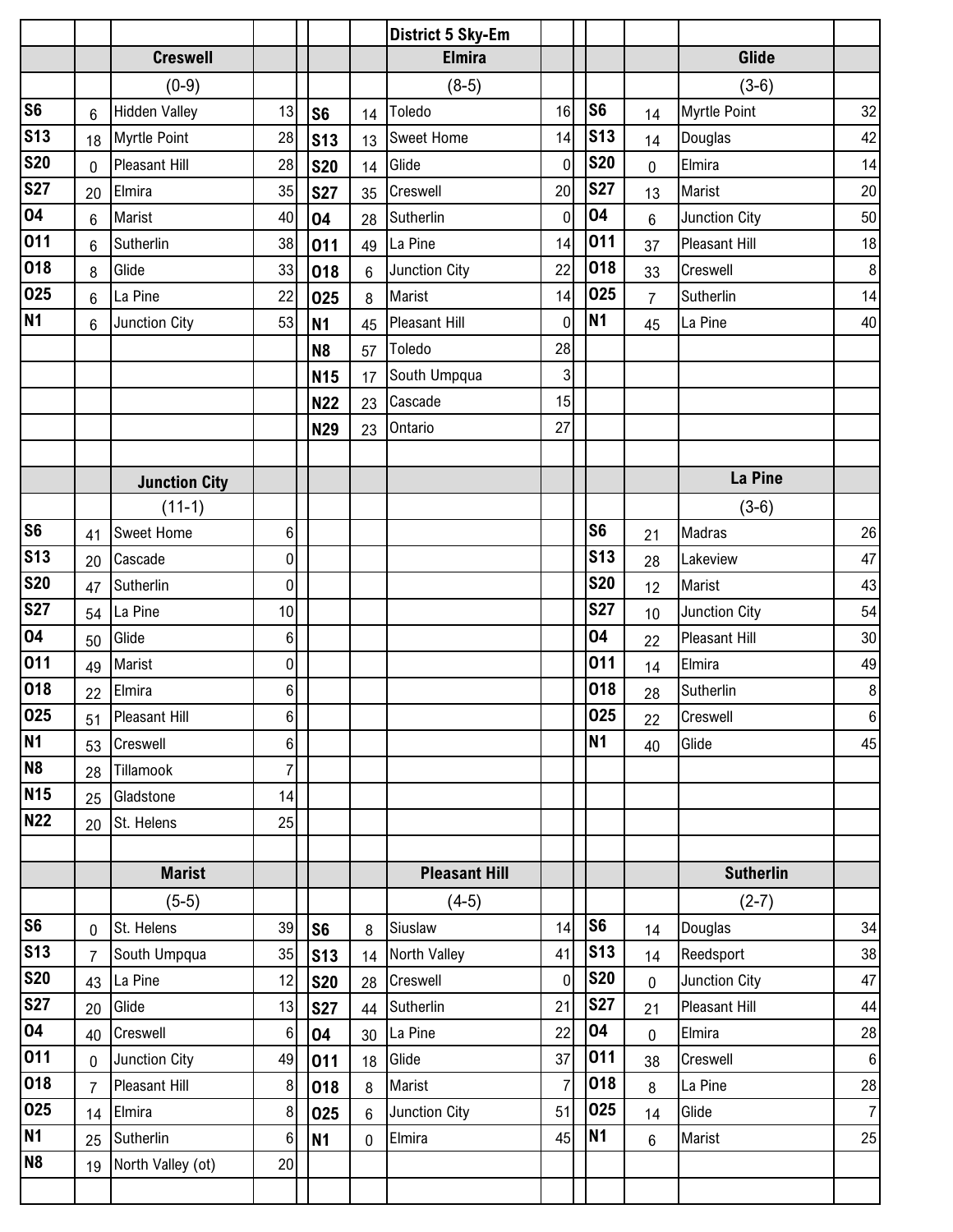|                |                |                        |                 |                 |                 | <b>District 6 Skyline</b> |                 |                |                |                         |          |
|----------------|----------------|------------------------|-----------------|-----------------|-----------------|---------------------------|-----------------|----------------|----------------|-------------------------|----------|
|                |                | <b>Henley</b>          |                 |                 |                 | <b>Hidden Valley</b>      |                 |                |                | <b>Illionis Valley</b>  |          |
|                |                | $(8-3)$                |                 |                 |                 | $(3-6)$                   |                 |                |                | $(0-9)$                 |          |
| S <sub>6</sub> | 21             | Klamath Union          | $\mathbf 0$     | S <sub>6</sub>  | 13              | Creswell                  | $6\phantom{1}$  | S <sub>6</sub> | 18             | <b>Brookings-Harbor</b> | 55       |
| <b>S13</b>     | 13             | <b>Burns</b>           | 20              | <b>S13</b>      | 16              | Brookings-Harbor          | 30              | <b>S13</b>     | $6\phantom{1}$ | <b>Gold Beach</b>       | 52       |
| <b>S20</b>     | 53             | <b>Illinois Valley</b> | $6\phantom{1}6$ | <b>S20</b>      | 13              | South Umpqua              | 31              | <b>S20</b>     | 6              | Henley                  | 53       |
| <b>S27</b>     | 27             | Phoenix                | 32              | <b>S27</b>      | 35              | Rogue River               | 0               | <b>S27</b>     | 13             | North Valley            | 56       |
| 04             | 35             | Lakeview               | 6               | 04              | 34              | <b>Illinois Valley</b>    | $6\phantom{1}6$ | 04             | $6\phantom{1}$ | <b>Hidden Valley</b>    | 34       |
| 011            | 32             | <b>Hidden Valley</b>   | $\pmb{0}$       | 011             | $\pmb{0}$       | Henley                    | 32              | 011            | 27             | Rogue River             | 33       |
| 018            | 32             | North Valley           | $\,6$           | 018             | $\pmb{0}$       | Lakeview                  | 42              | 018            | $\overline{0}$ | Phoenix                 | 42       |
| 025            | 48             | Rogue River            | $\mathbf 0$     | 025             | $\overline{7}$  | North Valley              | 10              | 025            | 12             | South Umpqua            | 48       |
| N <sub>1</sub> | 9              | South Umpqua           | 10              | N <sub>1</sub>  | 14              | Phoenix (3 ot)            | 20              | N <sub>1</sub> | 6              | Lakeview                | 38       |
| N <sub>8</sub> | 56             | Douglas                | 22              |                 |                 |                           |                 |                |                |                         |          |
| <b>N15</b>     | 14             | St. Helens             | 39              |                 |                 |                           |                 |                |                |                         |          |
|                |                |                        |                 |                 |                 |                           |                 |                |                |                         |          |
|                |                |                        |                 |                 |                 |                           |                 |                |                |                         |          |
|                |                | <b>Lakeview</b>        |                 |                 |                 |                           |                 |                |                | <b>North Valley</b>     |          |
|                |                | $(6-3)$                |                 |                 |                 |                           |                 |                |                | $(8-4)$                 |          |
| <b>S6</b>      | 27             | Modoc (CA)             | 19              |                 |                 |                           |                 | S <sub>6</sub> | 6              | Gold Beach              | 14       |
| <b>S13</b>     | 47             | La Pine                | 28              |                 |                 |                           |                 | <b>S13</b>     | 41             | Pleasant Hill           | 14       |
| <b>S20</b>     | 22             | Rogue River            | 0               |                 |                 |                           |                 | <b>S20</b>     | $\overline{7}$ | Phoenix                 | 3        |
| <b>S27</b>     | $\overline{7}$ | South Umpqua           | 21              |                 |                 |                           |                 | <b>S27</b>     | 56             | <b>Illinois Valley</b>  | 13       |
| 04             | $6\phantom{1}$ | Henley                 | 35              |                 |                 |                           |                 | 04             | 0              | South Umpqua            | 3        |
| 011            | 20             | North Valley           | 35              |                 |                 |                           |                 | 011            | 35             | Lakeview                | 20       |
| 018            | 42             | <b>Hidden Valley</b>   | $\mathbf 0$     |                 |                 |                           |                 | 018            | 6              | Henley                  | 32       |
| 025            | 22             | Phoenix                | 16              |                 |                 |                           |                 | 025            | 10             | <b>Hidden Valley</b>    | 7        |
| <b>N1</b>      | 38             | <b>Illinois Valley</b> | $6\vert$        |                 |                 |                           |                 | N <sub>1</sub> | 23             | Rogue River             | 8        |
|                |                |                        |                 |                 |                 |                           |                 | N <sub>8</sub> | 20             | Marist (ot)             | 19       |
|                |                |                        |                 |                 |                 |                           |                 | <b>N15</b>     | 28             | Gold Beach              | 8        |
|                |                |                        |                 |                 |                 |                           |                 | N22            | 8              | Ontario                 | 38       |
|                |                |                        |                 |                 |                 |                           |                 |                |                |                         |          |
|                |                |                        |                 |                 |                 |                           |                 |                |                |                         |          |
|                |                | <b>Phoenix</b>         |                 |                 |                 | <b>Rogue River</b>        |                 |                |                | South Umqpua            |          |
|                |                | $(5-4)$                |                 |                 |                 | $(3-6)$                   |                 |                |                | $(9-1)$                 |          |
| <b>S6</b>      | 18             | Bandon                 | 24              | S <sub>6</sub>  | 16              | Glendale                  | 8               | S <sub>6</sub> | 23             | Coquille                | $7\vert$ |
| <b>S13</b>     | 30             | Coquille               | 6               | S <sub>13</sub> | 37              | St. Mary's                | $\mathbf 0$     | <b>S13</b>     | 35             | Marist                  | $7\vert$ |
| <b>S20</b>     | 3              | North Valley           | 7               | <b>S20</b>      | 0               | Lakeview                  | 22              | <b>S20</b>     | 31             | <b>Hidden Valley</b>    | 13       |
| <b>S27</b>     | 32             | Henley                 | 26              | <b>S27</b>      | 0               | <b>Hidden Valley</b>      | 35              | <b>S27</b>     | 21             | Lakeview                | 7        |
| 04             | 20             | Rogue River            | $\,6\,$         | 04              | $6\phantom{.}6$ | Phoenix                   | 20              | 04             | 3              | North Valley            | 0        |
| 011            | 14             | South Umpqua           | 27              | 011             | 33              | <b>Illinois Valley</b>    | 26              | 011            | 27             | Phoenix                 | 14       |
| 018            | 42             | <b>Illinois Valley</b> | 0               | 018             | 15              | South Umpqua              | 33              | 018            | 33             | Rogue River             | 15       |
| 025            | 16             | Lakeview               | 22              | 025             | 0               | Henley                    | 48              | 025            | 48             | <b>Illinois Valley</b>  | 12       |
| <b>N1</b>      | 20             | Hidden Valley (3 ot)   | 14              | N <sub>1</sub>  | 8               | North Valley              | 23              | N1             | 10             | Henley                  | 9        |
|                |                |                        |                 |                 |                 |                           |                 | N <sub>8</sub> | $\overline{3}$ | Elmira                  | 17       |
|                |                |                        |                 |                 |                 |                           |                 |                |                |                         |          |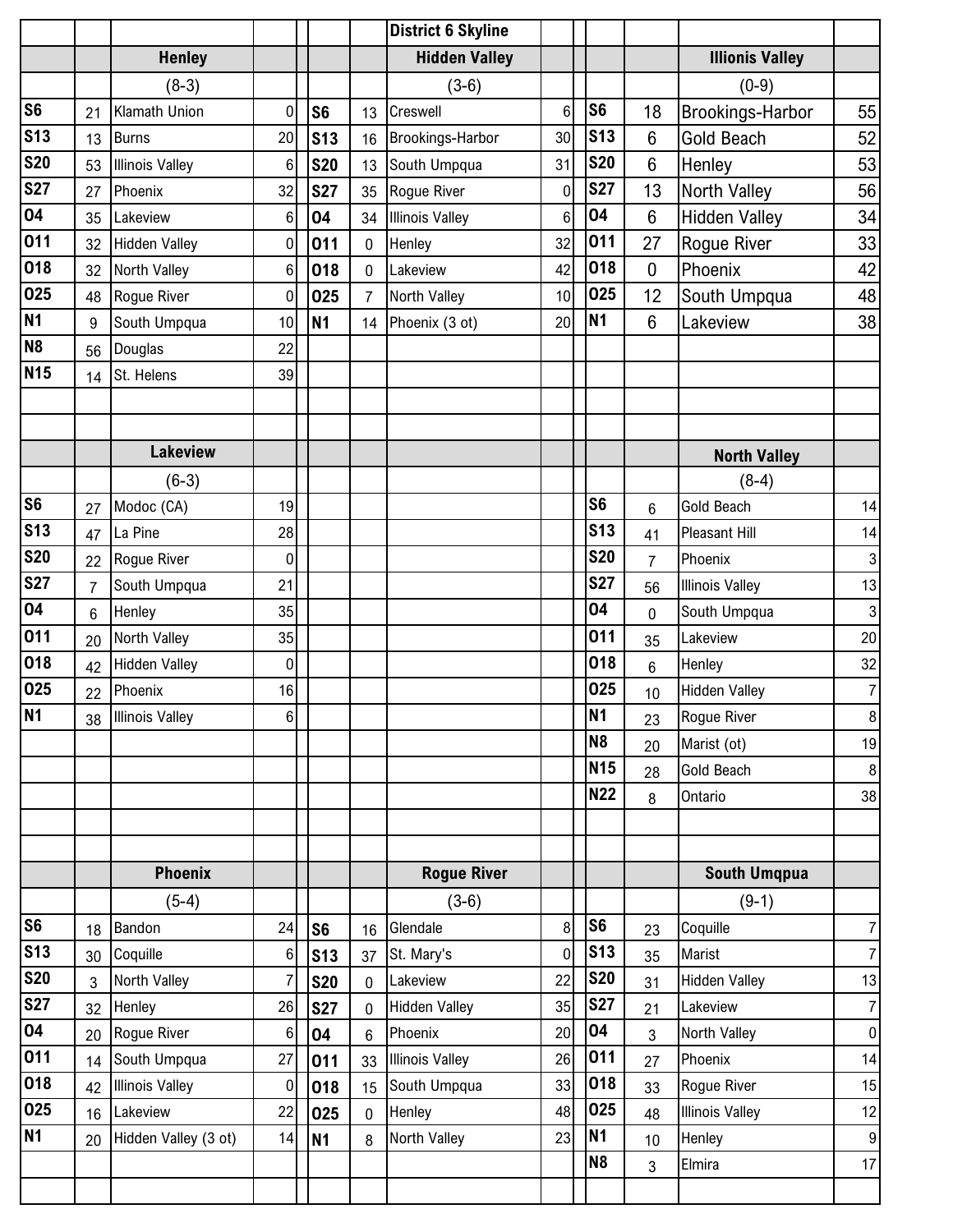|                |                 |                       |                |                |             | <b>District 7 Greater Oregon</b> |                 |                 |                |                    |                |
|----------------|-----------------|-----------------------|----------------|----------------|-------------|----------------------------------|-----------------|-----------------|----------------|--------------------|----------------|
|                |                 | <b>Baker</b>          |                |                |             |                                  |                 |                 |                | <b>Burns</b>       |                |
|                |                 | $(3-6)$               |                |                |             |                                  |                 |                 |                | $(3-6)$            |                |
| S <sub>6</sub> | 8               | Skyview (ID)          | 27             |                |             |                                  |                 | S <sub>6</sub>  | 15             | Modoc (CA)         | 16             |
| <b>S13</b>     | 0               | Bishop Kelly (ID)     | 28             |                |             |                                  |                 | <b>S13</b>      | 20             | Henley             | 13             |
| <b>S20</b>     | 6               | Hermiston             | 27             |                |             |                                  |                 | <b>S20</b>      | 26             | Redmond            | 27             |
| <b>S27</b>     | 27              | <b>Burns</b>          | 0              |                |             |                                  |                 | <b>S27</b>      | $\mathbf 0$    | <b>Baker</b>       | 27             |
| 04             | 26              | <b>Grant Union</b>    | $\mathbf 0$    |                |             |                                  |                 | 04              | 24             | McLoughlin         | 28             |
| 011            | 8               | Ontario               | 42             |                |             |                                  |                 | 011             | 40             | Riverside          | 12             |
| 018            | $\overline{0}$  | Vale                  | 26             |                |             |                                  |                 | 018             | 12             | Vale               | 21             |
| 025            | $6\phantom{1}6$ | McLoughlin            | 35             |                |             |                                  |                 | 025             | 18             | Ontario            | 32             |
| <b>N1</b>      | 41              | Riverside             | $6\phantom{.}$ |                |             |                                  |                 | <b>N1</b>       | 35             | <b>Grant Union</b> | 13             |
|                |                 |                       |                |                |             |                                  |                 |                 |                |                    |                |
|                |                 |                       |                |                |             |                                  |                 |                 |                |                    |                |
|                |                 | <b>Grant Union</b>    |                |                |             | <b>McLoughlin</b>                |                 |                 |                | <b>Ontario</b>     |                |
|                |                 | $(1-7)$               |                |                |             | $(9-3)$                          |                 |                 |                | $(11-2)$           |                |
| S6             | 0               | Wilsonville           | 23             | S <sub>6</sub> | 28          | Elgin                            | $\mathbf 0$     | S <sub>6</sub>  | 40             | Hermiston          | $20\,$         |
| <b>S13</b>     | 15              | Lost River            | 0              | <b>S13</b>     | $\mathbf 0$ | Medical Lake (WA)                | 48              | <b>S13</b>      | 25             | La Grande          | 28             |
| <b>S20</b>     | 0               | <b>Baker</b>          | 26             | <b>S20</b>     | 19          | Ontario                          | 29              | <b>S20</b>      | 29             | McLoughlin         | $19$           |
| <b>S27</b>     | 6               | Riverside             | 12             | <b>S27</b>     | 14          | Vale                             | $6\phantom{a}$  | <b>S27</b>      | 47             | Riverside          | $\pmb{0}$      |
| 04             | 0               | McLoughlin            | 47             | 04             | 28          | <b>Burns</b>                     | 24              | 04              | 42             | <b>Baker</b>       | $\, 8$         |
| 011            | 18              | Ontario               | 55             | 011            | 47          | <b>Grant Union</b>               | $\mathbf 0$     | 011             | 12             | Tillamook          | 41             |
| 018            | 0               | Vale                  | 40             | 018            | 35          | <b>Baker</b>                     | $6\phantom{1}6$ | 018             | 55             | <b>Grant Union</b> | 18             |
| 025            | 13              | <b>Burns</b>          | 35             | 025            | 45          | Riverside                        | 16              | 025             | 32             | <b>Burns</b>       | 18             |
|                |                 |                       |                | <b>N1</b>      | 34          | La Grande (2 ot)                 | 33              | <b>N1</b>       | 27             | Vale               | 14             |
|                |                 |                       |                | N <sub>8</sub> | 43          | <b>Sweet Home</b>                | 29              | N <sub>8</sub>  | 42             | Scappoose          | 28             |
|                |                 |                       |                | <b>N15</b>     |             | 34 Jefferson                     | 12              | N <sub>15</sub> | 38             | North Valley       | $\overline{8}$ |
|                |                 |                       |                | <b>N22</b>     | 14          | St. Helens                       | 26              | <b>N22</b>      | 27             | Elmira             | 23             |
|                |                 |                       |                | <b>N29</b>     |             |                                  |                 | <b>N29</b>      | 20             | St. Helens         | 21             |
|                |                 |                       |                |                |             |                                  |                 |                 |                |                    |                |
|                |                 |                       |                |                |             |                                  |                 |                 |                |                    |                |
|                |                 | <b>Riverside</b>      |                |                |             |                                  |                 |                 |                | Vale               |                |
|                |                 | $(2-7)$               |                |                |             |                                  |                 |                 |                | $(7-3)$            |                |
| <b>S6</b>      | $\mathbf 0$     | Heppner               | 32             |                |             |                                  |                 | S <sub>6</sub>  | 36             | Parma (ID)         | $30\,$         |
| <b>S13</b>     | 46              | <b>Sherman County</b> | $\bf 8$        |                |             |                                  |                 | <b>S13</b>      | 45             | Fruitland (ID)     | 28             |
| <b>S20</b>     | 19              | Vale                  | 55             |                |             |                                  |                 | <b>S20</b>      | 55             | Riverside          | 19             |
| <b>S27</b>     | $\mathbf 0$     | Ontario               | 47             |                |             |                                  |                 | <b>S27</b>      | $6\phantom{a}$ | McLoughlin         | 14             |
| 04             | 12              | <b>Grant Union</b>    | $6\phantom{.}$ |                |             |                                  |                 | 04              | 20             | <b>Nyssa</b>       | 12             |
| 011            | 12              | <b>Burns</b>          | 40             |                |             |                                  |                 | 011             | 26             | Baker              | $\pmb{0}$      |
| 018            | 12              | Elgin                 | 14             |                |             |                                  |                 | 018             | 21             | <b>Burns</b>       | 12             |
| 025            | 16              | McLoughlin            | 45             |                |             |                                  |                 | 025             | 40             | <b>Grant Union</b> | $\mathbf 0$    |
| <b>N1</b>      | $6\phantom{1}$  | <b>Baker</b>          | 41             |                |             |                                  |                 | <b>N1</b>       | 14             | Ontario            | 27             |
|                |                 |                       |                |                |             |                                  |                 | N <sub>8</sub>  | 21             | La Salle           | 27             |
|                |                 |                       |                |                |             |                                  |                 |                 |                |                    |                |
|                |                 |                       |                |                |             |                                  |                 |                 |                |                    |                |